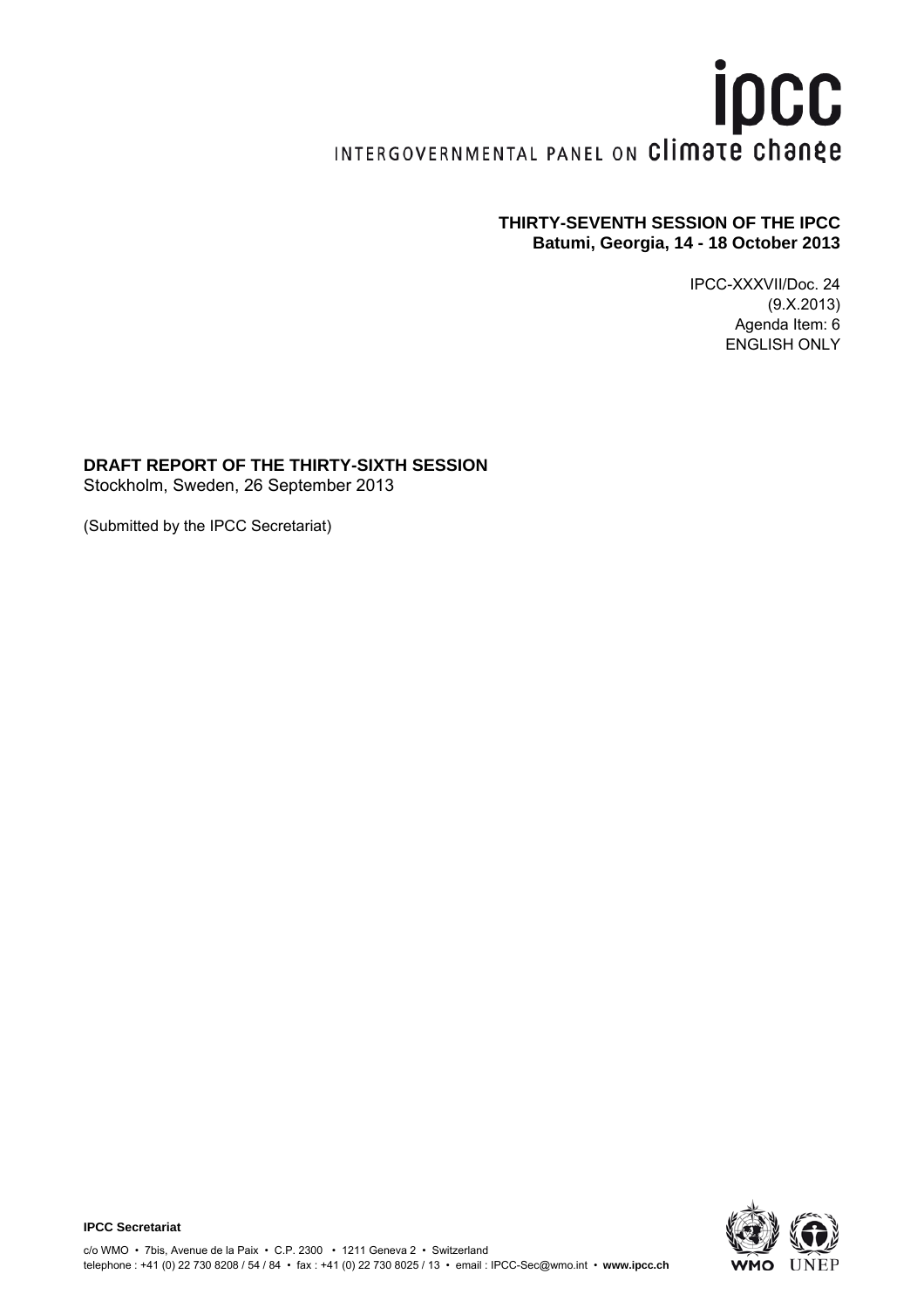#### **1. OPENING OF THE SESSION**

#### *Document: IPCC-XXXVI/Doc.1*

The session convened on 27 September 2013 after the completion of the Working Group I Twelfth Session (23-26 September 2013) that same morning (the agenda is attached as **Annex 1**).

## **2. APPROVAL OF THE DRAFT REPORT OF THE 33rd SESSION**

#### *Document: IPCC-XXXVI/Doc.2*

Ms Renate Christ, Secretary of the IPCC presented the draft report and reminded delegates that it incorporated changes suggested by members of the Panel (IPCC-XXXVI/Doc.2). The Panel approved the revised draft report of IPCC-35 without changes.

## **3. ACCEPTANCE OF THE ACTIONS TAKEN AT THE TWELFTH SESSION OF WORKING GROUP I**

*Document: IPCC-XXXVI/Doc.3, IPCC-XXXVI/Doc.4* 

The Chair invited the Panel to accept the actions of the 12<sup>th</sup> Session of the Working Group I (WGI). The Panel accepted the Summary for Policymakers of the WGI contribution to the IPCC Fifth Assessment Report and noted the changes to the underlying scientific-technical assessment to ensure consistency between the underlying report and the approved Summary for Policymakers. The Chair voiced his gratitude to the Working Group I Cochairs and authors, to the Governments and others who had contributed to the successful conclusion of the report. Delegations took the floor to express their appreciation for this important achievement.

The representative of the Republic of Korea informed the Panel that his country could not accept the reference "Sea of Japan" for the sea area between the Republic of Korea and Japan in the Working Group I assessment report and that the names "Sea of Japan" and "East Sea" should be used concurrently. He had already expressed his disagreement at the Working Group I Session on the issuing of the corrigenda to use "Sea of Japan" in Chapters 3 and 13 of the underlying report.

The Secretary explained that the corrigenda were issued in accordance with the legal opinion received from the Office of Legal Affairs (OLA) of the United Nations (UN), which indicated that it is the practice of the UN to use the term "Sea of Japan" in UN reports and on UN maps for the sea area concerned. She furthermore informed the Panel that it is also the practice of the UN to include a standard disclaimer in its documentation that reads: "The designations employed and the presentation on maps do not imply the expression of any opinion whatsoever on the part of the Secretariat of the UN concerning the legal status of any country, territory, city or area or of its authorities, or concerning the delimitation of its frontiers or boundaries."

The representative of Japan stated that the name "Sea of Japan" is the only internationally established name for the sea area concerned and that it is the standard geographical term used by the UN Secretariat in its documents.

The Chair informed the representatives of the Republic of Korea and Japan that in accordance with Principle 10 of the Principles Governing IPCC Work, the Secretariat would reflect the statements of their countries in the report of IPCC-36 (see Annexes 2 and 3).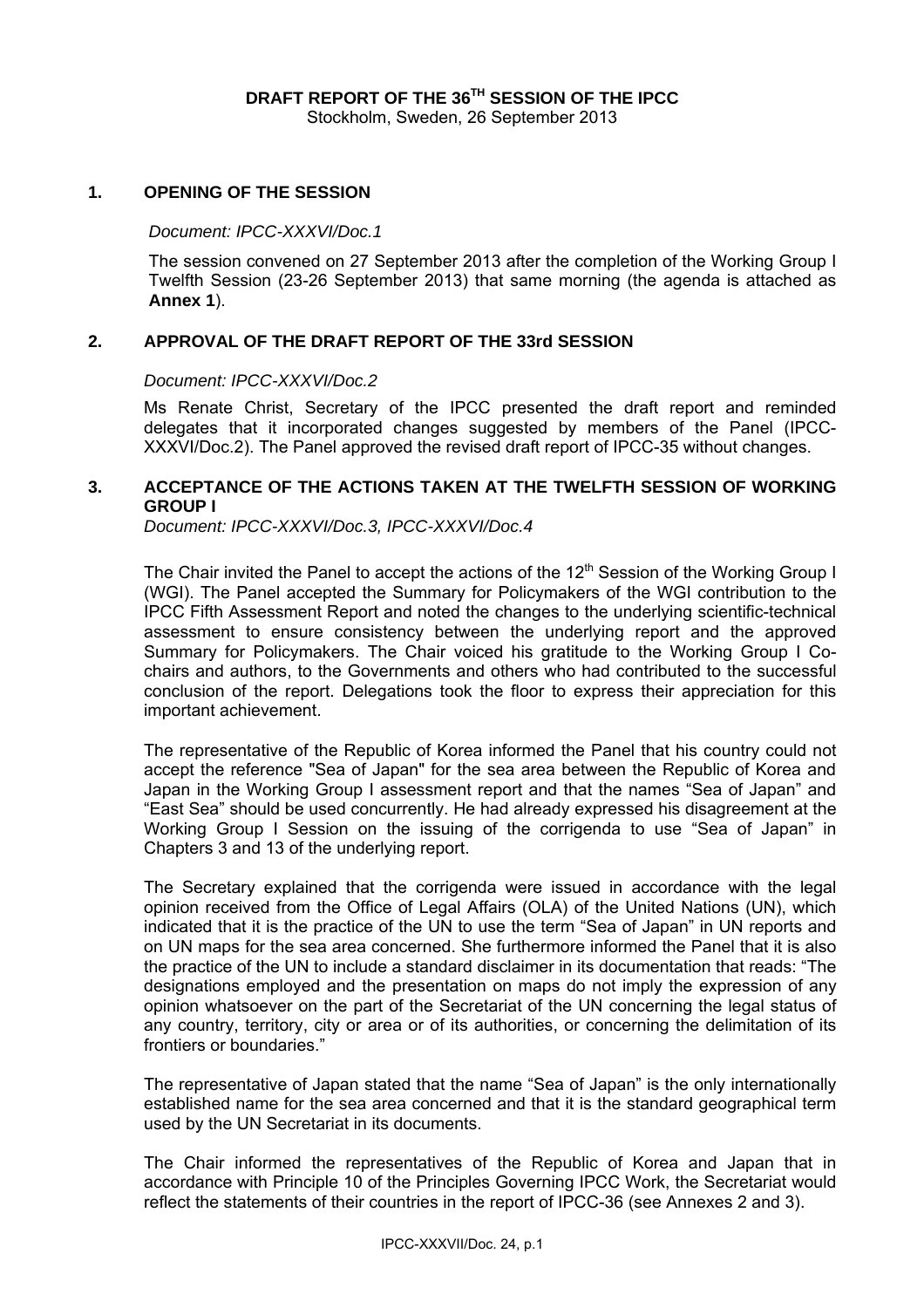## **4. OTHER BUSINESS**

One delegation suggested that the IPCC include in future reports a standard note explaining that errors that may be found in IPCC reports would be corrected as per the IPCC Protocol for Addressing Possible Errors in IPCC Assessment Reports, Synthesis Reports, Special Reports or Methodology Reports.

## **5. TIME AND PLACE OF THE NEXT SESSION**

The Chair announced that the  $37<sup>th</sup>$  session of the IPCC would be held from 14 - 18 October 2013 in Batumi, Georgia.

One delegation suggested to the Chair that delegates be informed in advance when each agenda item is likely to come up at the upcoming  $37<sup>th</sup>$  session of the IPCC. The Chair acknowledged this concern, while noting the need to be flexible. The Secretary of the IPCC provided a tentative plan regarding the order of agenda items to be considered at that session.

## **6. CLOSING OF THE SESSION**

After renewed expressions of gratitude, including to the Government of Sweden for hosting the meeting, the Chair adjourned the meeting at 8:46 AM, 27 September 2013.

## **7. PARTICIPANTS**

The Twelfth Session of Working Group I and 36<sup>th</sup> Session of IPCC was attended by 217 delegates from 100 national delegations, and 50 observers from 15 organizations, including 3 UN Organizations (the list of participants is attached as Annex 4).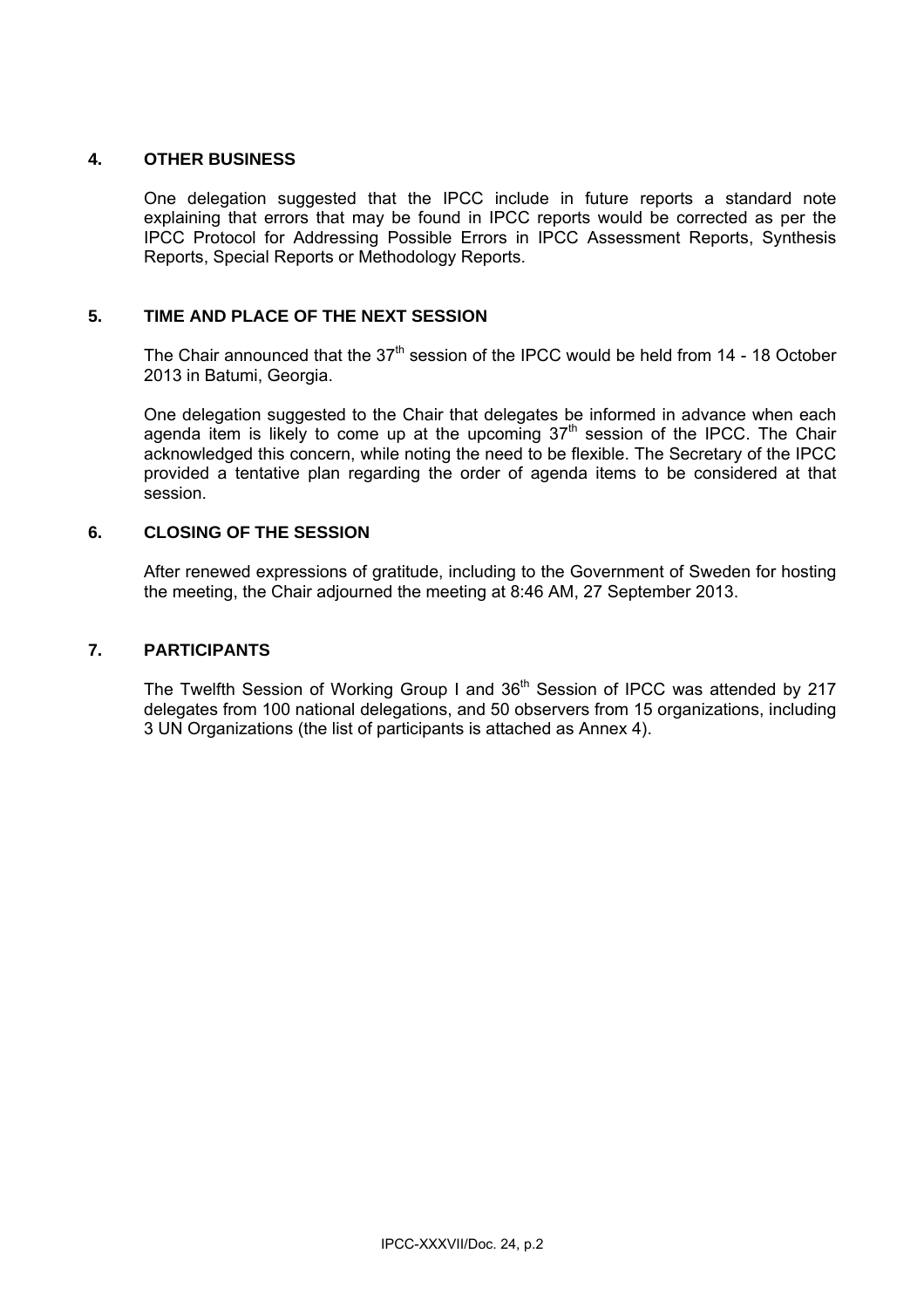# **İDCC** INTERGOVERNMENTAL PANEL ON Climate change

# **ANNEX 1**

## **THIRTY-SIXTH SESSION OF THE IPCC Stockholm, 26 September 2013**

IPCC-XXXVI/Doc. 1 (22.V.2013) Agenda Item: 1 ENGLISH ONLY

## **PROVISIONAL AGENDA**

(Submitted by the IPCC Secretariat)

- **1. OPENING OF THE SESSION**  The session will convene after the completion of the Working Group I Twelfth Session.
- **2. APPROVAL OF THE DRAFT REPORT OF THE 35th SESSION**
- **3. ACCEPTANCE OF THE ACTIONS TAKEN AT THE TWELFTH SESSION OF WORKING GROUP I**
- **4. OTHER BUSINESS**

**IPCC Secretariat** 

- **5. TIME AND PLACE OF THE NEXT SESSION**
- **6. CLOSING OF THE SESSION**

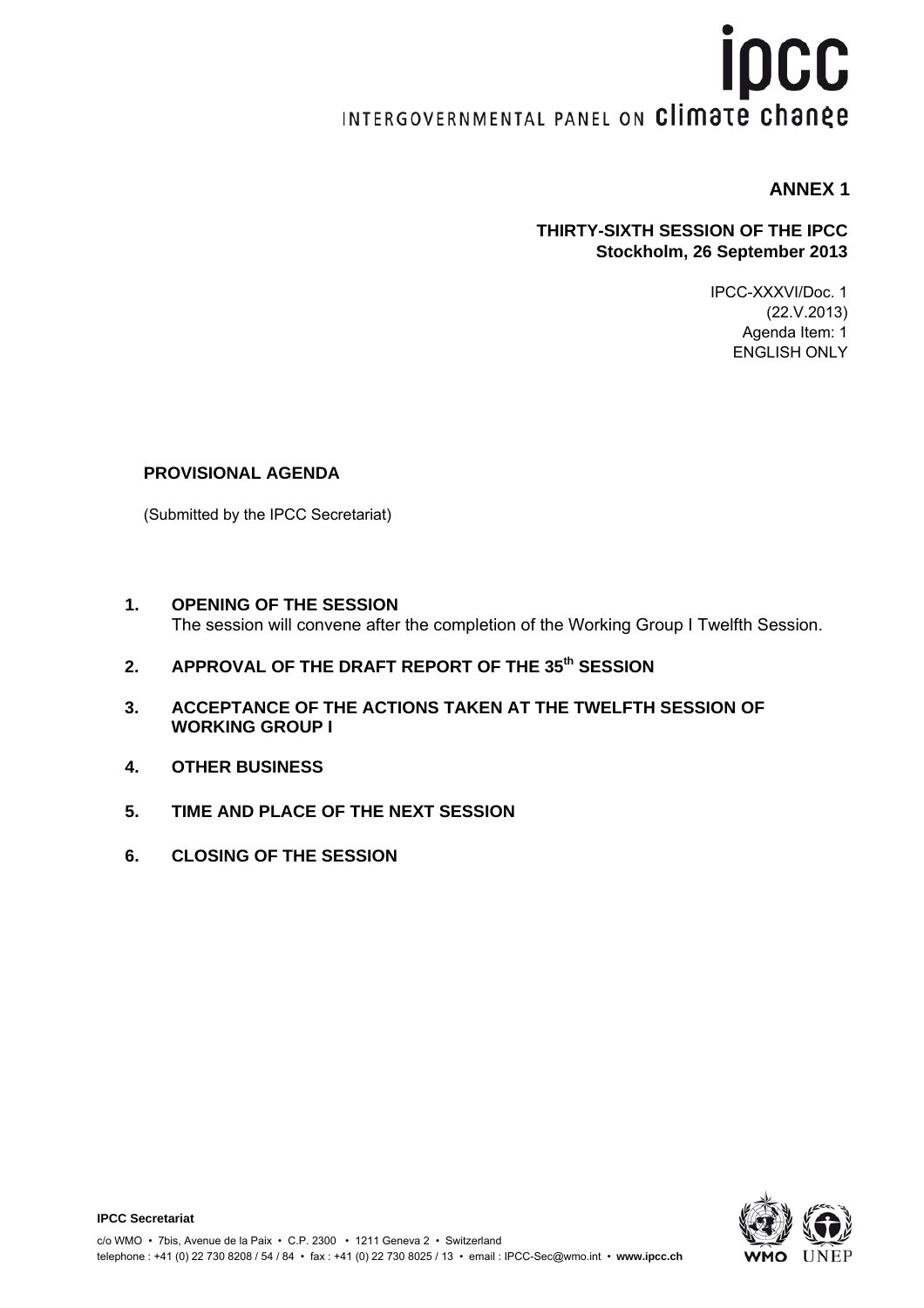Consideration of the Approval of the Underlying Scientific/technical Assessment in the Working Group 1 contribution to the IPCC  $5<sup>th</sup>$  Report (WG-1:12<sup>th</sup>/DOC.2b) ------------------------------------------------------------------------------------

### **Statement on the issue of geographical terms Intervention of the delegation of the Republic of Korea**

Mr. Co-Chair,

First of all, let me join others in congratulating the approval of SPM. Even though we had the very long and extended session early until this morning, I need to report back to you on the outcome of the trilateral consultation between Korea, Japan and IPCC secretariat as well as bilateral between Korea and the secretariat.

But, before elaborating on that, I have to say that I was very much surprised that when I first discovered that the Corrigenda (WG-1:12<sup>th</sup>/Doc.2b, Chapter03, Add.1 and WG-1:12<sup>th</sup>/Doc.2b,Add.1 (22.IX2013). They were submitted to the member states of the Working Group to remove the "East Sea" from the text of the original final draft.

With regard to this, I would like to ask for a clarification on the following points: by whom, with what mandate, and by which procedures such Corrigenda were submitted under the Working Group 1.

Mr. Co-Chair, I believe that this is not in line with your suggestion and the spirit of compromise to conduct sincere consultations between the delegations of Korea and Japan to resolve the problem at hand.

My delegation has been engaged in a trilateral meeting with Japanese colleagues and the Secretariat in good faith, in order to produce a constructive and mutually satisfactory agreement, but to my disappointment, it proved to be very elusive.

Mr. Co-Chair,

As mentioned several times, the official position of the United Nations regarding the name of geographical features is not the internal practice of the UN Secretariat. UN Secretariat has no position to make a decision on the important issue on behalf of the UN. If the IPCC Secretariat genuinely wishes to seek the official position of the UN, it must seek the decision of the body that has the right mandate to do so. I believe that the UNCSGN (UN Conference on Standardization of Geographical Names) is the right body with primary responsibility. The UNCSGN adopted the resolution on the concurrent use of geographical names, that is, East Sea and the Sea of Japan.

We are extremely disappointed that the IPCC Secretariat continues to ignore the position of the UNCSGN in favor of a mere internal practice of the UN Secretariat. The practice indicated by the UN Secretariat is just for its administrative and bureaucratic convenience. It has no legal effect. UN is a member-driven organization. Its Secretariat has no mandate to decide on the geographical names whatsoever.

As such, the Korean delegation cannot accept the suggestion of the Secretariat to use solely "Sea of Japan", while going to the extent of deleting the "East Sea", despite our repeated request for the concurrent use of both names.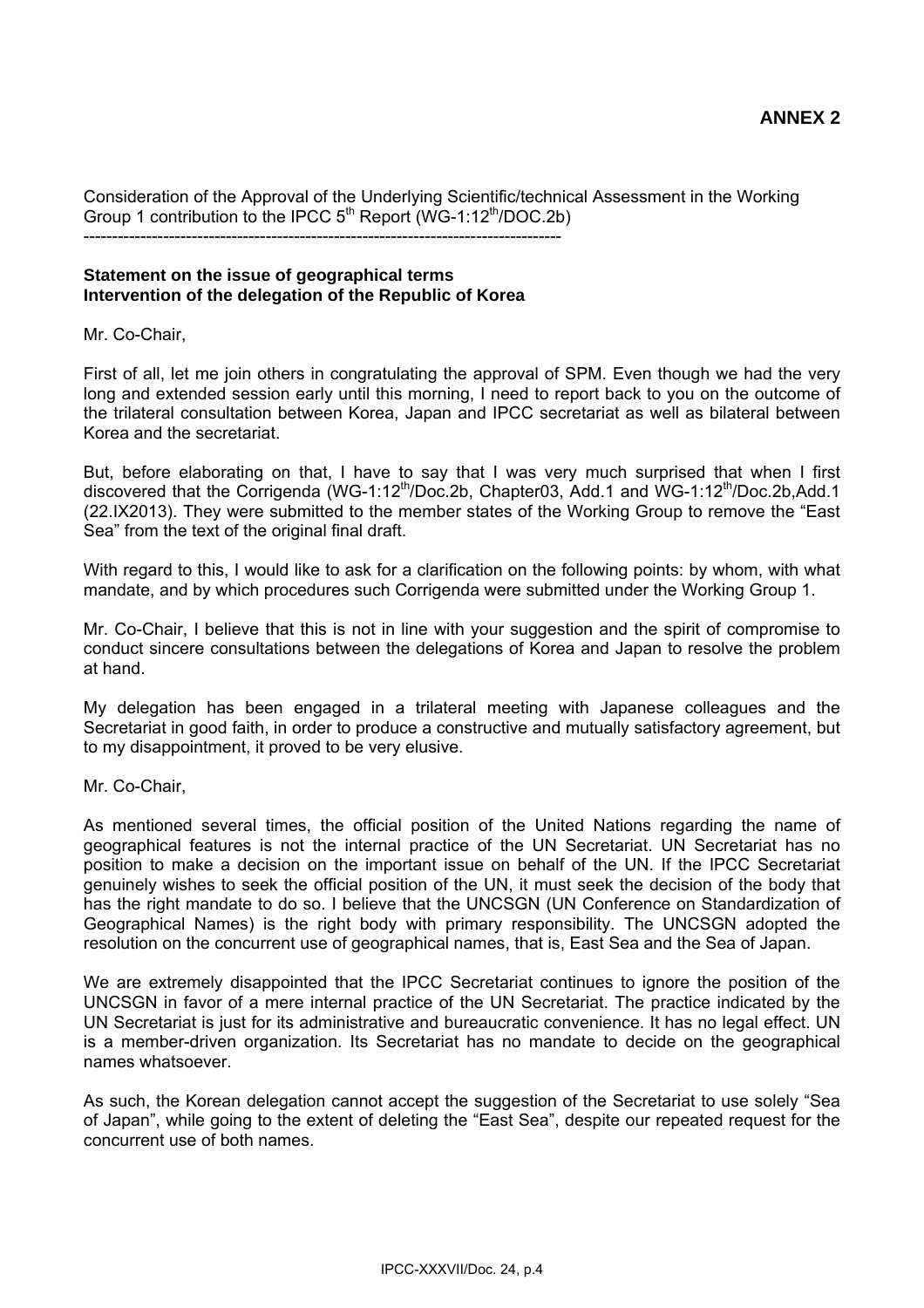Mr. Co-Chair,

I would like to draw your attention to paragraph 2 of Section 4.5 of the Procedures for the Preparation, Review, Acceptance, Adoption, Approval and Publication of IPCC Reports. The procedures state that "The content of the authored chapters is the responsibility of the Lead Authors, subject to Working Group or Panel acceptance." This means that the Secretariat has no authority to make arbitrarily changes other than grammatical or editorial changes regarding any substantial issue including geographical names.

My delegation stands firm in its position that the concurrent use of the "East Sea" and the "Sea of Japan" is the most logical and impartial solution at this stage. We object to any alternative.

## *[Second Intervention]*

I feel sorry to take the floor again. However, my delegation could not accept the underlying scientific/technical assessment report in the Working Group 1 with its current formulation on the use of names between Korea and Japan, including 2 new corrigenda just prior to the start of this meeting. We believe that this issue should be left to the relevant international organizations with proper mandate and competence.

My delegation has been, and will make every effort to resolve this issue in a constructive manner until the whole package of AR5 final report is accepted next year. I hope that the Korean government can closely work together with IPCC Secretariat and other party directly concerned.

That said, my delegation strongly requests that detailed position of my delegation are faithfully reflected in the report of the meeting to be finalized at a later stage.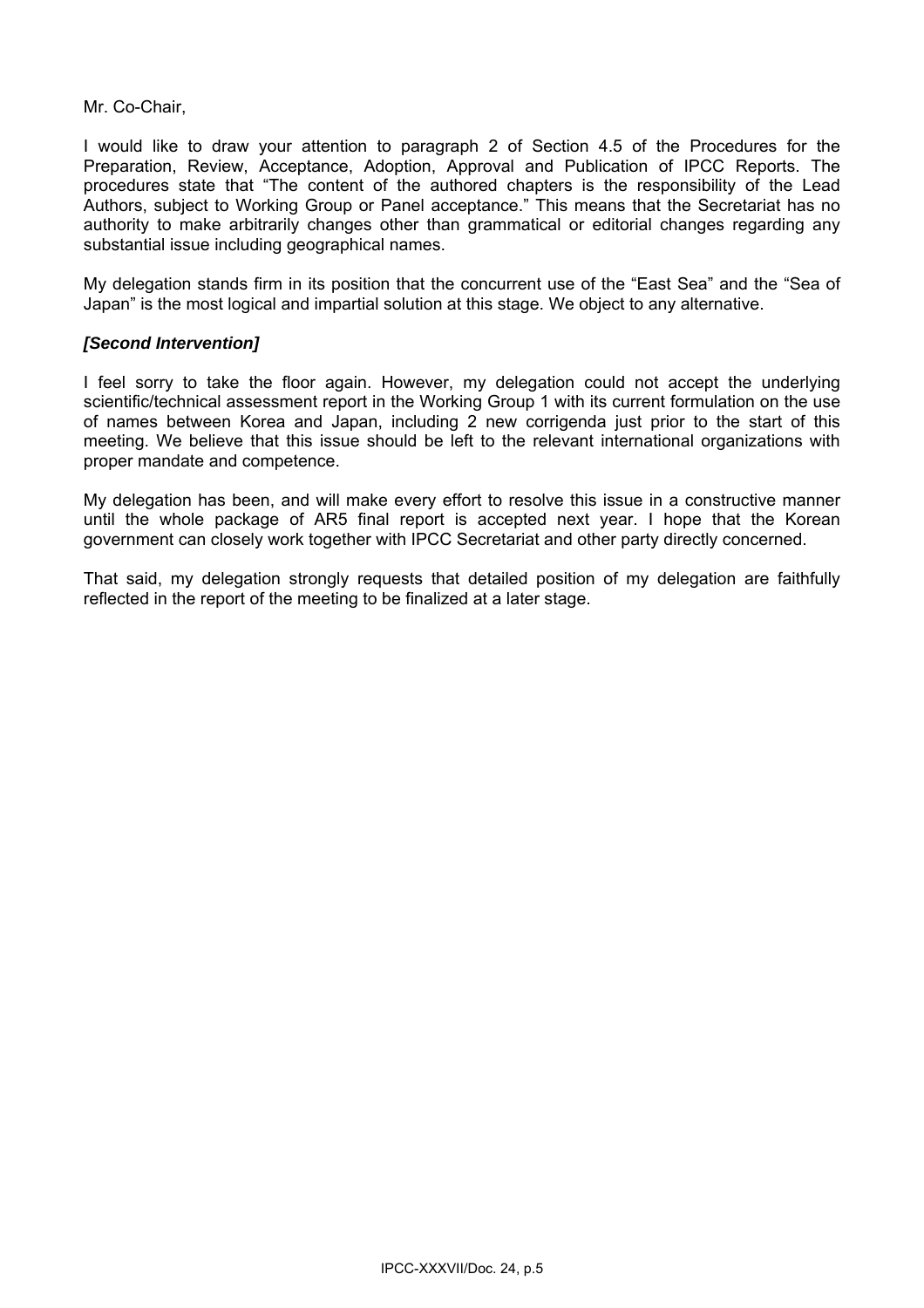## **Intervention of Japanese delegation on the "Sea of Japan" issue**

(2013. 9. 27 at the Twelfth Session of the IPCC Working Group I and the Thirty-Sixth Session of the IPCC)

1. At the plenary of the Twelfth Session of the IPCC Working Group I, Japanese delegation made an intervention as follows, responding to Korean delegation's intervention.

I am very sorry to hear that Korean delegation make intervention about this issue again. The name Sea of Japan is the only internationally established name for the sea area concerned. Note has been presented by the WMO, superior body of the IPCC that "Sea of Japan" is the standard geographical term used by the Secretariat of the United Nations, in its own documents. The IPCC has also presented that it follows the UN practice. To take these into account, this matter shouldn't be discussed in this meeting any more.

2. At the plenary of the Thirty-Sixth Session of the IPCC, Japanese delegation made an intervention as follows, responding to Korean delegation's intervention.

We would like to ask secretariat of IPCC to record our intervention in the report of this session. Republic of Korea has mentioned UNCSGN Resolution and IHO Technical Resolution, but neither resolution includes any recommendation to use "East Sea" alongside Sea of Japan. These resolutions presume that the geographical feature concerned is under the sovereignty of two or more countries, such as in the case of a bay or strait, and does not apply to the high seas such as the Sea of Japan. Thus there's no ground for the assertion made by the Republic of Korea. If multiple names were to be used by mere objection by one of the countries bordering the Atlantic or the Pacific were to raise an objection to the names of these oceans, it would lead unmanageable confusion. The international community cannot accept an argument that leads to such confusion.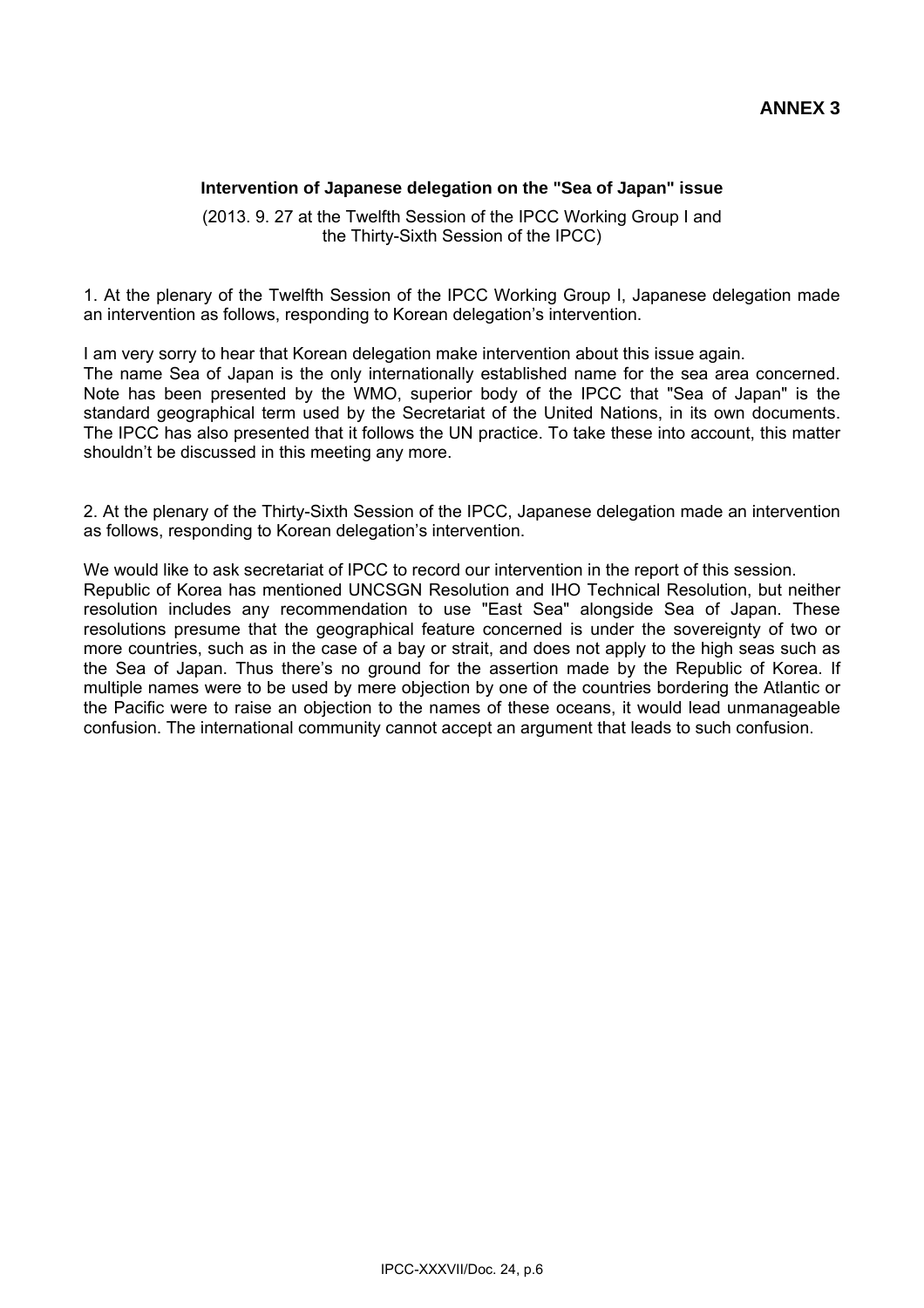

INTERGOVERNMENTAL PANEL ON CLIMATE CHANGE

## **TWELFTH SESSION OF WORKING GROUP I AND 36TH SESSION OF THE INTERGOVERNMENTAL PANEL ON CLIMATE CHANGE Stockholm, 23-26 September 2013**

# **LIST OF PARTICIPANTS**

| N.B. | н.<br>R | - Head of Delegation<br>- IPCC Bureau member |
|------|---------|----------------------------------------------|
|      |         |                                              |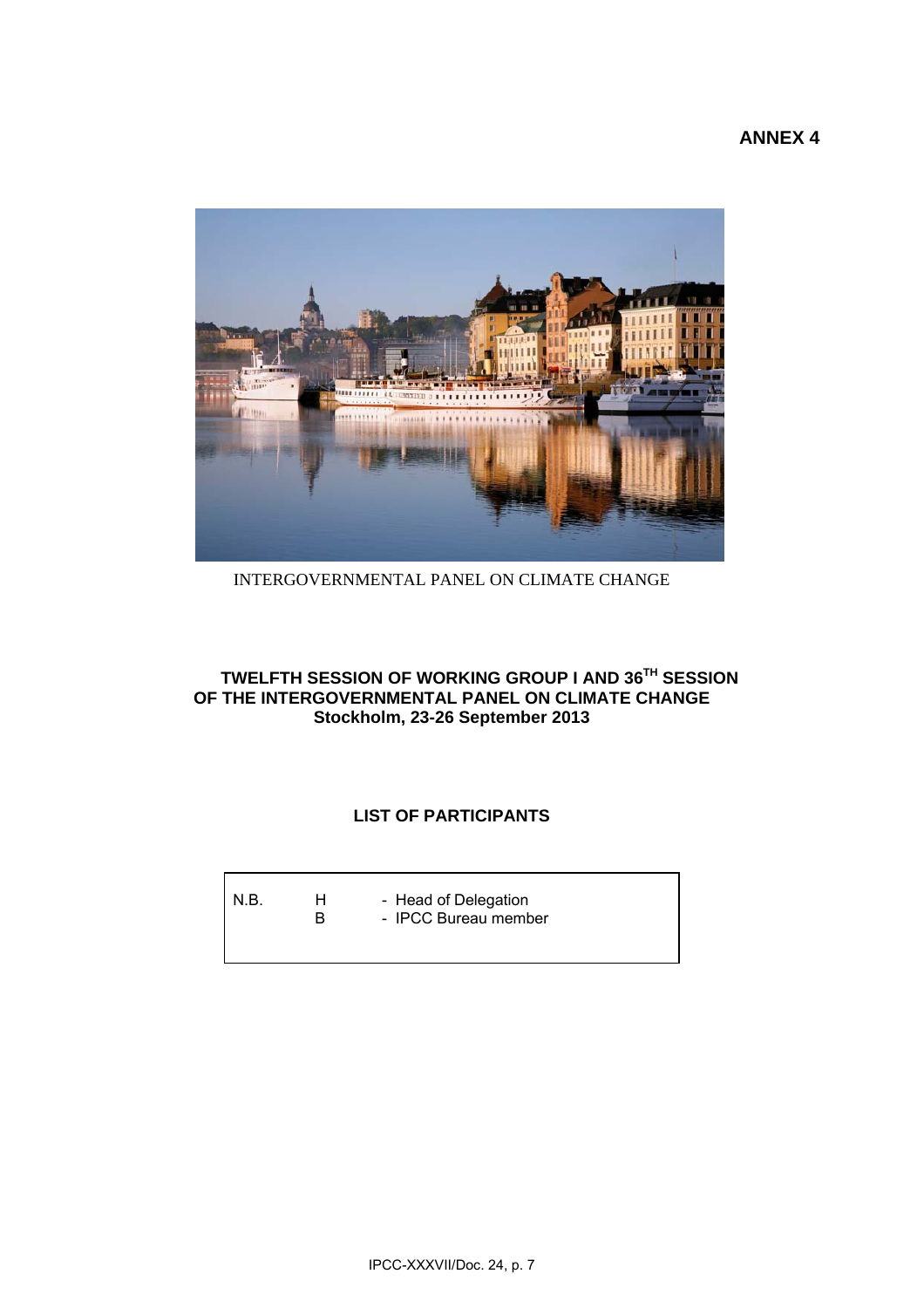Rajendra K. PACHAURI B **Chairman of the IPCC INDIA** 

Vicente BARROS B CIMA/Universidad de Buenos Aires, **ARGENTINA** 

Alvaro Gabriel ZOPATTI Climate Change Department **ARGENTINA** 

Martiros TSARUKYAN Ministry of Nature Protection **ARMENIA** 

Anthony SWIREPIK H DIICCSRTE, Nishi Building **AUSTRALIA** 

Neville SMITH B Bureau of Meteorology **AUSTRALIA** 

Lucy MCGARVA **DIICCSRTE AUSTRALIA** 

Manfred OGRIS BMLFUW **AUSTRIA** 

Klaus RADUNSKY Umweltbundensamt **AUSTRIA**

Hasanov JEYHUN Ministry of Ecology and Natural Resources **AZERBAIJAN** 

Arthur ROLLE Department of Meteorology **BAHAMAS** 

Mohammed Abdul HANNAN Ministry of Environment and Forests **BANGLADESH** 

Martine VANDERSTRAETEN H BELSPO - Belgian federal Science Policy **BELGIUM** 

Jean-Pascal VAN YPERSELE B Institut d'Astronomie et de Géophysique G. **BELGIUM** 

Rafiq HAMDI Royal Meteorological Institute of Belgium **BELGIUM** 

Dennis GONGUEZ National Meteorological Service **BELIZE** 

Goran TRBIC University of Banja Luka **BOSNIA AND HERZEGOVINA** 

José Domingos GONZALEZ MIGUEZ H Ministry of Environment **BRAZIL** 

Thelma KRUG B INPE, National Institute for Space Research **BRAZIL** 

Suzana KAHN RIBEIRO B UFRJ **BRAZIL** 

Felipe FERREIRA Ministry of Environment **BRAZIL** 

Gustavo LUEDEMANN Ministério da Ciência, Tecnologia e Inovação **BRAZIL** 

Rayna ANGELOVA Ministry of Environment and Water **BULGARIA** 

Maurice SHIRAMANGA Institut Géorgraphique du Burundi (IGEBU) **BURUNDI** 

Sum THY H Climate Change Department, Ministry of **Environment CAMBODIA** 

Temothee KAGONBE H Ministry of Environment, Protection of Nature and Environment **CAMEROON** 

Karen DODDS H Environment Canada **CANADA** 

Francis ZWIERS B Pacific Climate Impacts Consortium **CANADA**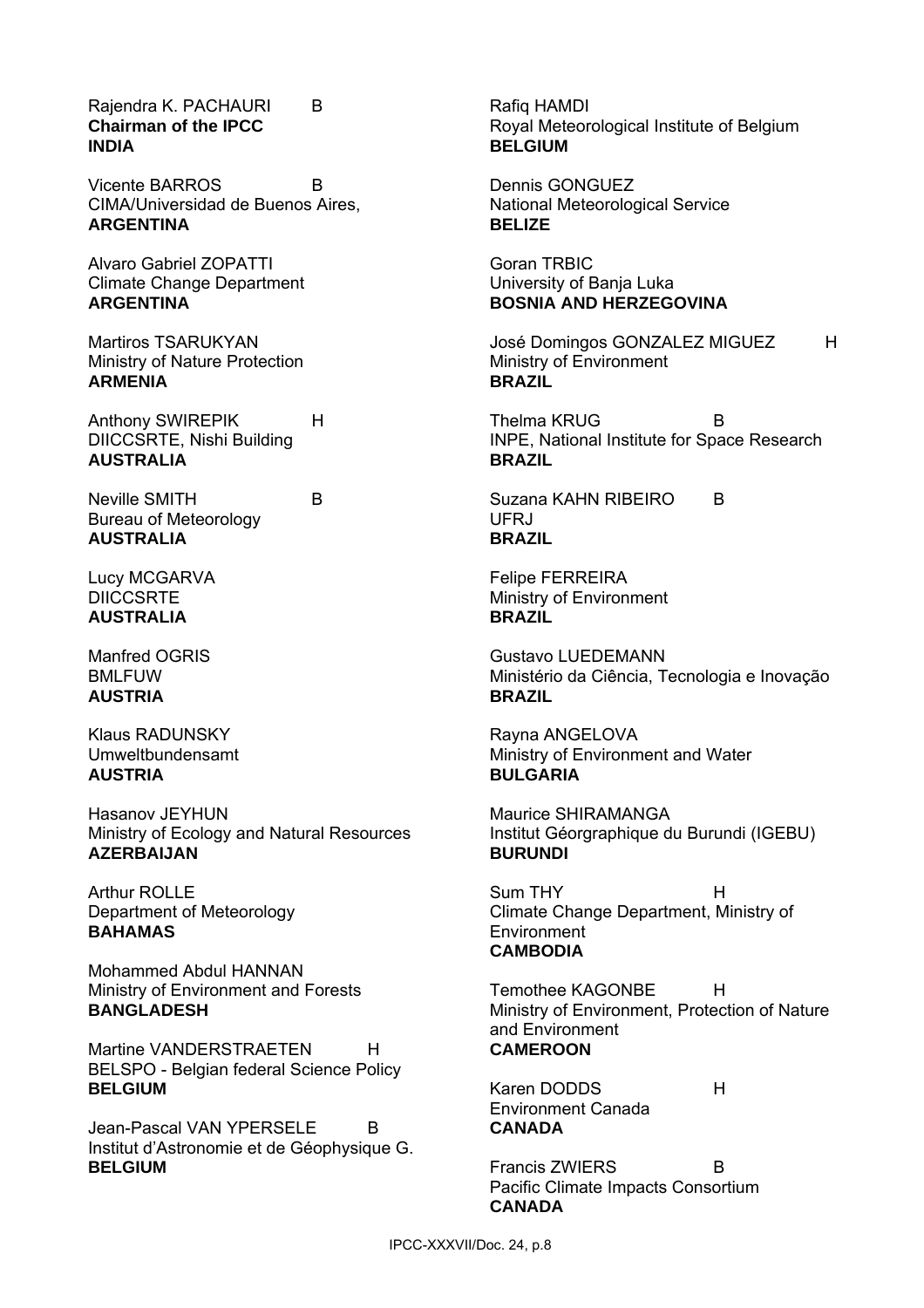Katie LUNDY Environment Canada **CANADA** 

Elizabeth BUSH Environment Canada **CANADA** 

Francisco DA VEIGA CORREIA National Meteorological and Geophysics Institute **CAPE VERDE**

JOEL - URBAIN TETEYA National Met Service **CENTRAL AFRICAN REPUBLIC**

Moussa TCHITCHAOU Ressources en Eau et de la Météorologie **CHAD**

Girardi JADRIJEVIC H Ministerio del Medio Ambiente **CHILE**

Dahe QIN B China Meteorological Administration **CHINA**

Yun GAO China Meteorological Administration **CHINA**

Qingchen CHAO China Meteorological Administration **CHINA**

Lei HUANG China Meteorological Administration **CHINA**

Jun ZHAO Ministry of Foreign Affairs **CHINA**

Gao LI National Development and Reform Commission **CHINA**

Xiaohua ZHANG National Center for Climate Change Strategy and International Cooperation **CHINA**

Tianjun ZHOU Chinese Academy of Science **CHINA**

Xiangwu KANG **CHINA**

Xianyao CHEN **CHINA**

Sau-tak Edwin LAI **CHINA**

Guoguang ZHENG H China Meteorological Administration **CHINA**

Ben Anthoy Bacar MOUSSA Direction Generale de l'Environnement et des Forets **COMOROS**

Roberto VILLALOBOS National Meteorological Institute **COSTA RICA**

Ivan CACIC Meteorological and Hydrological Service **CROATIA** 

Kreso PANDZIC. H Meteorological and Hydrological Service **CROATIA**

Ramon PICHS-MADRUGA B CIEM - **CUBA**

Tomas GUTIERREZ-PEREZ Instituto de Meteorologia **CUBA**

Radim TOI ASZ H Czech Hydrometeorological Institute **CZECH REPUBLIC**

Tina CHRISTENSEN Danish Meteorological Institute **DENMARK**

Carsten ESKEBJERG Ministry of Climate, Energy and Building **DENMARK**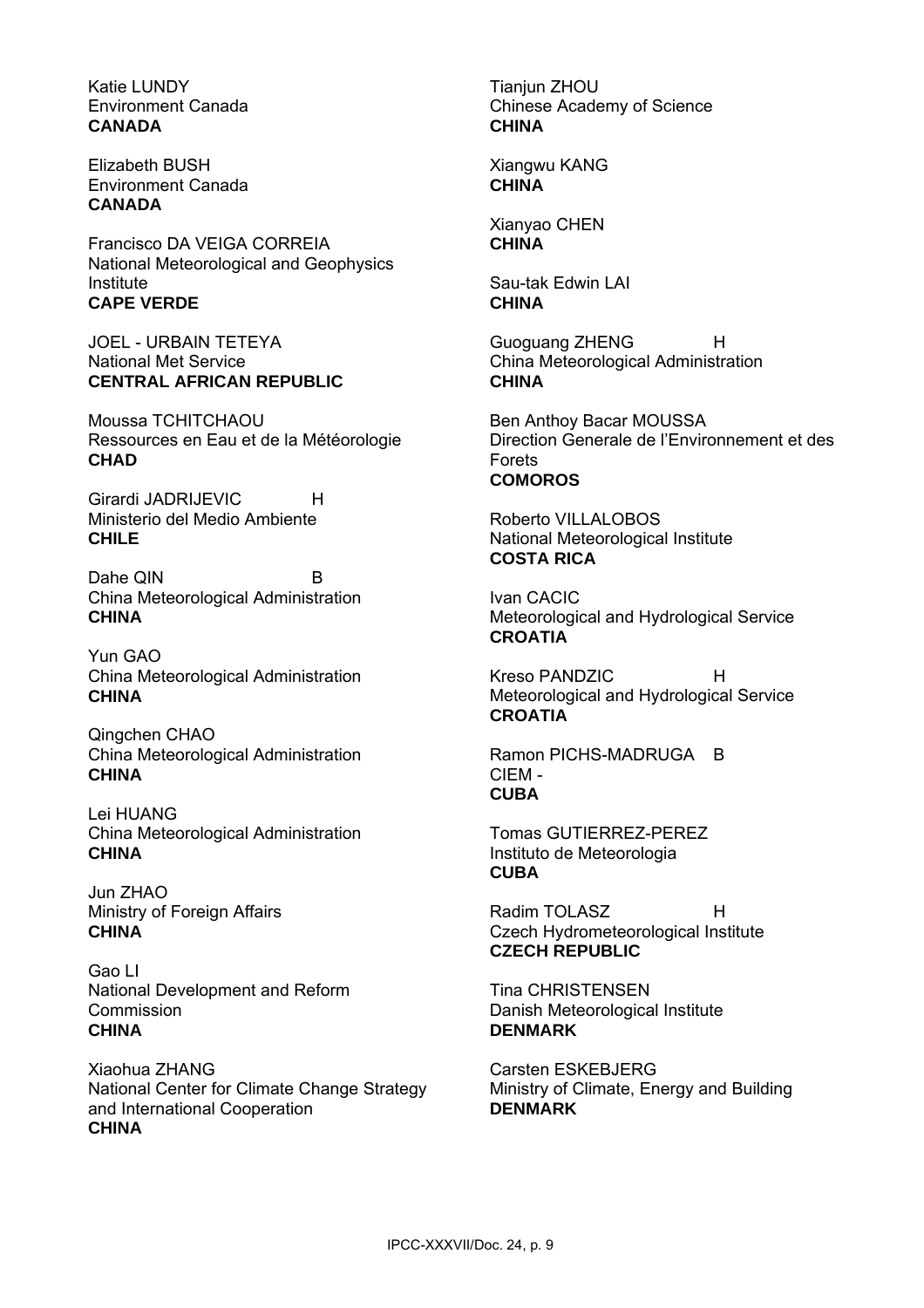Anita VALENTIN Ministry of Climate, Energy and Building **DENMARK**

Majken Salomon HESS Danish Meteorological Institute **DENMARK**

Katrine, Krogh ANDERSEN H Danish Meteorological Institute **DENMARK**

Dini Abdallah OMAR H Ministry of Environment **DJIBOUTI**

Kongit HAILE-GABRIEL H Ministry of Environment, Natural Resources, Physical Planning and Fisheries **DOMINICA**

Sherif IBRAHIM Egyptian Environmental Affairs (EEAA) **EGYPT**

Mario Giovanni MOLINA Ministry of Environment and Natural **Resources EL SALVADOR**

Diriba DADI National Meteorological Agency **ETHIOPIA**

Elisabeth HOLLAND Pacific Centre for Environment and Sustainable Development **FIJI**

Heikki TUOMENVIRTA Finnish Meteorological Institute **FINLAND**

Timo VESALA University of Helsinki **FINLAND**

Laura SOKKA VTT Technical Research Centre of Finland **FINLAND**

Pirkko HEIKINHEIMO H Ministry of the Environment **FINLAND**

Jean JOUZEL B LSCE/IPSL **FRANCE**

Sylvie JOUSSAUME LSCE **FRANCE**

David SALAS Meteo France CNRM/GMGEC/ASTER **FRANCE**

Nicolas BERIOT H **MEDDE** DGEC/SCEE/ONERC **FRANCE**

Bernard Edward GOMEZ H Department of Water Resources **GAMBIA**

Ramaz CHITANAVA National Meteorological and Hydrological Service (NMHS) **GEORGIA**

Irakli MEGRELIDZE Department of Hydrometeorology **GEORGIA**

Inga NIKAGOSIAN **GEORGIA**

Christiane TEXTOR Project Management Agency - Part of the German Aerospace Center **GERMANY**

Lutz MORGENSTERN Federal Ministry for the Environment, Nature Conservation and Nuclear Safety **GERMANY**

Karin KARTSCHALL German Environment Agency (UBA) **GERMANY**

Claudia MÄDER German Environment Agency (UBA) **GERMANY**

Janina KÖRPER Free University Berlin **GERMANY**

Malte MEINSHAUSEN Potsdam Institute for Climate Impact Research **GERMANY**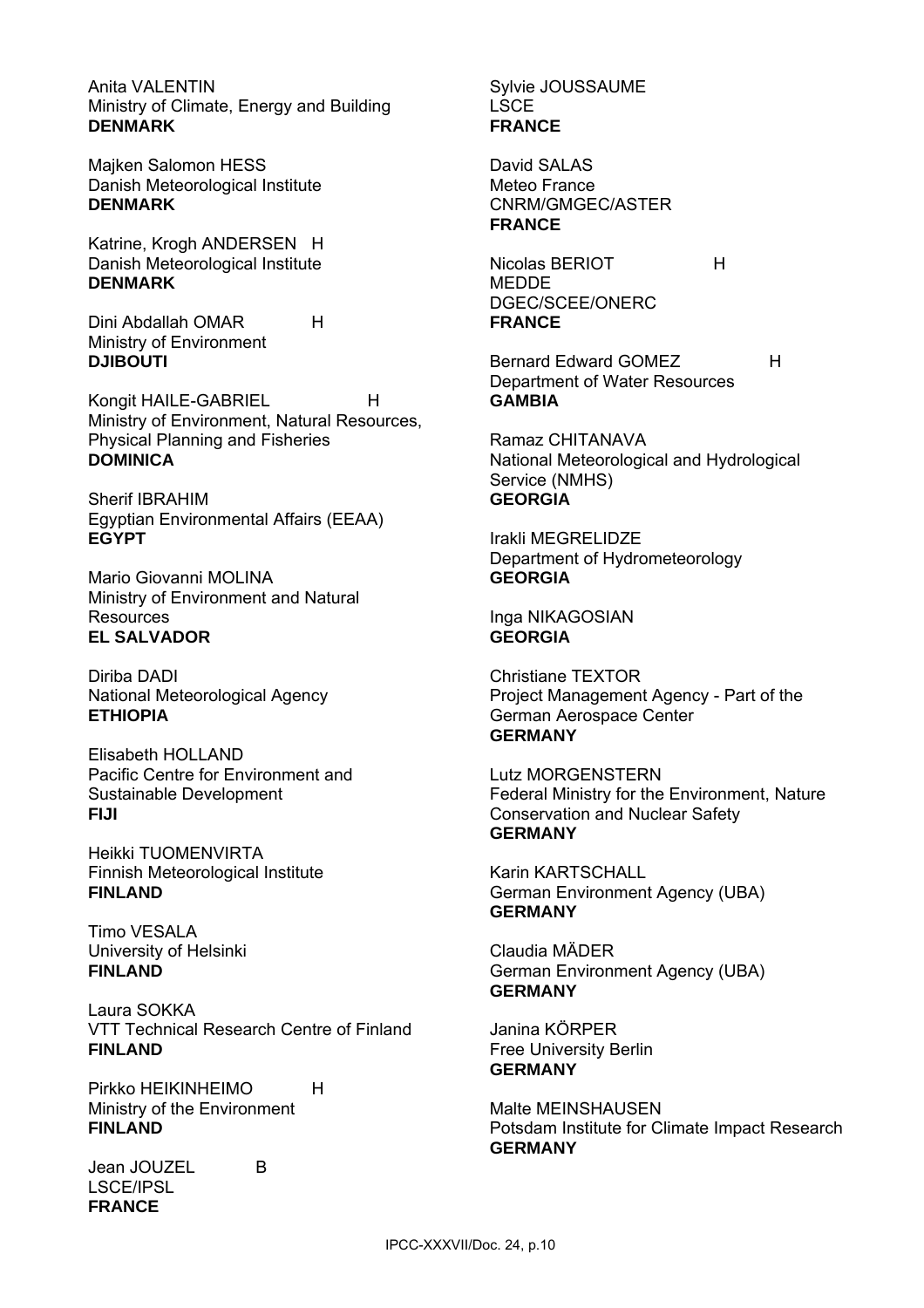Martin CLAUßEN Max Planck Institute for Meteorology **GERMANY**

Ursula FUENTES Strategic Aspects of Climate Policy, Federal Ministry for the Environment, Nature Conservation and Nuclear Safety **GERMANY**

Frank KASPAR National Climate Monitoring Deutscher Wetterdienst (DWD) **GERMANY**

Hartmut SCHUG VDI Technologiezentrum **GERMANY**

Andreas BECKER Precipitation Monitoring and GPCC Deutscher Wetterdienst (DWD) **GERMANY**

Astrid SCHULZ Climate and Energy German Advisory Council on Global Change (WBGU) **GERMANY**

Nicole WILKE H Federal Ministry for the Environment, Nature Conservation and Nuclear Safety **GERMANY**

Boubacar Madina DIALLO Direction Nationale de la Météorologie de Guinee **GUINEA**

João TCHEDNÁ H Instituto Nacional de Meteorologia **GUINEA BISSAU**

Gabriella SZÉPSZÓ **HUNGARY**

Akos LUKACS H Ministry of National Development **HUNGARY**

Ashok KARUMURI Centre for Climate Change Research, Indian Institute of Tropical Meteorology **INDIA**

Sachidananda SATAPATHY Ministry of Environment & Forests **INDIA**

Subodh Kumar SHARMA 
H Ministry of Environment & Forest **INDIA**

Frank MCGOVERN Environmental Protection Agency **IRELAND**

Philip O'BRIEN Environmental Protection Agency **IRELAND**

Sergio CASTELLARI CMCC/INGV **ITALY**

Jacqueline SPENCE H Meteorological Service **JAMAICA**

Anne MCDONALD Global Environment Studies Sophia University **JAPAN**

Takahiko HIRAISHI B c/o Institute for Global Environmental Strategies **JAPAN**

Yuri HAYASHI Ministry of Environment **JAPAN**

Hiroko NAKAMURA Global Environment Forum **JAPAN**

Maiko MEGURO Ministry of Economy Trade and Industry (MFTI) **JAPAN**

Masato TAKAGI Research Institute of Innovative Technology for the Earth (RITE) **JAPAN**

Kenichi WADA Research Institute of Innovative Technology for the Earth (RITE) **JAPAN**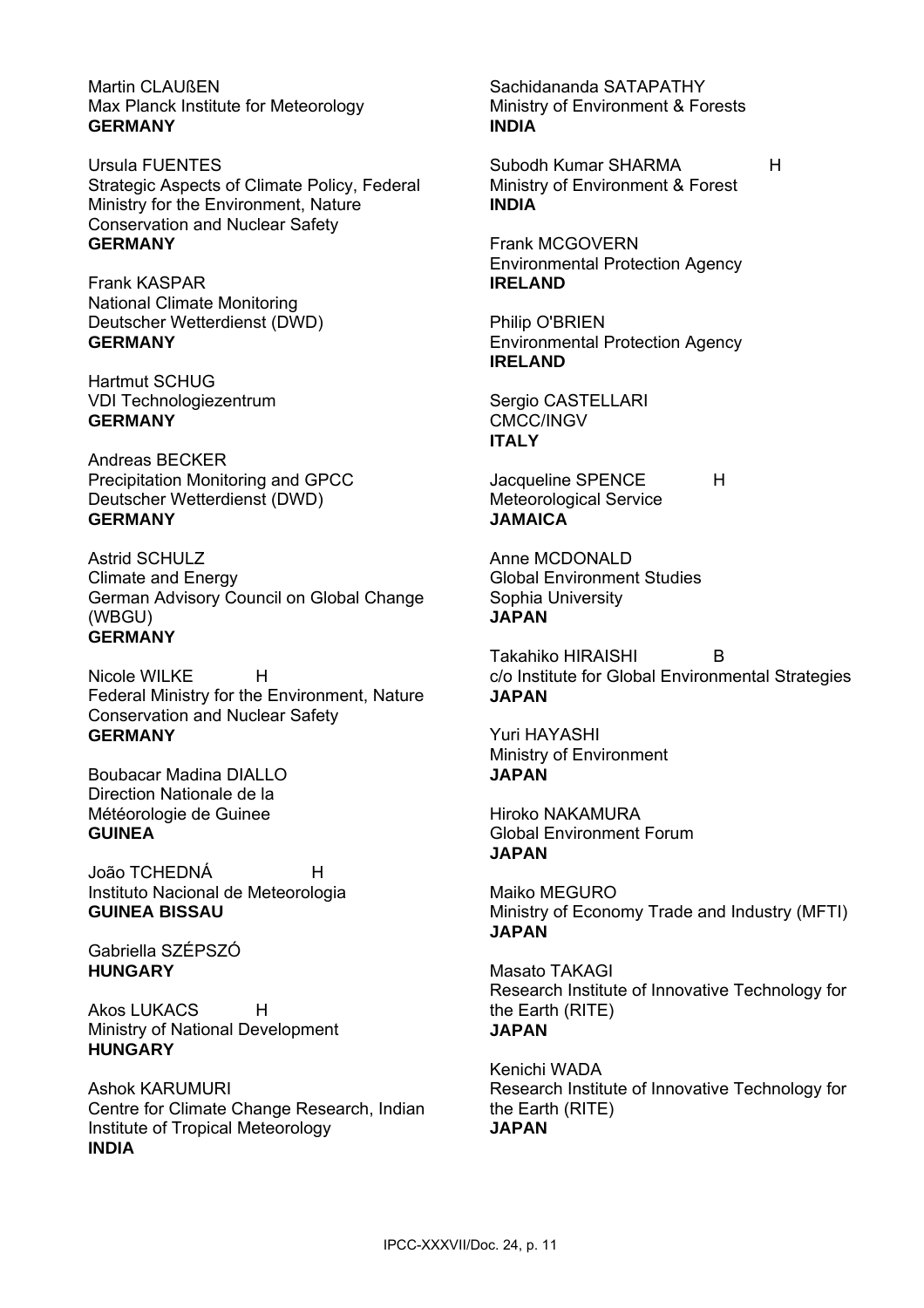Yasushi TAKATSUKI Japan Meteorological Agency (JMA) **JAPAN**

Yuki HONDA Japan Meteorological Agency (JMA) **JAPAN**

Osamu HAYASHI **JAPAN**

Tetsuko YAMAJI **JAPAN**

Hikaru UCHIUMI **JAPAN**

Naoki MIMURO Germany/**JAPAN**

Muneyuki NAKATA **JAPAN**

Hirokazu KANAHAMA **JAPAN** Rui KOTANI Ministry of Education, Culture, Sports, Science and Technology **JAPAN**

Hiroki KONDO Applications & Services Dept., RESTEC **JAPAN**

Ryotaro SUZUKI Sweden/**JAPAN**

Hiroshi TSUJIHARA H Ministry of Environment (MOE) **JAPAN**

Jabur DARADKAH Ministry of Environment **JORDAN**

Peter A. OMENY Kenya Meteorological Department **KENYA**

Samwel O. MARIGI H Kenya Meteorological Department **KENYA**

Phouvong LUANGXAYSANA Ministry of Natural Resources and **Environment LAO PEOPLE'S DEMOCRATIC REPUBLIC**

Zanda SKUJA Ministry of Environmental Protection and LV-**LATVIA**

Inita STIKUTE H Latvian Environment, Geology and Meteorology **Centre LATVIA**

Arthur GAR-GLAHN H Ministry of Transport **LIBERIA**

Andrew FERRONE Public Research Centre - Gabriel Lippmann **LUXEMBOURG** 

Nirivololona RAHOLIJAO B National Meteorological Office **MADAGASCAR**

Zoaharimalala RABEFITIA Direction Générale de la Météorologie BP **MADAGASCAR**

Stanley David CHABVUNGUMA Department of Climate Change and Meteorological Services **MALAWI**

Fredolin TANGANG B Research Centre for Tropical Climate Change System National University of Malaysia **MALAYSIA**

Wan Azli WAN HASSAN Malaysian Meteorological Department **MALAYSIA**

Ali SHAREEF Ministry of Environment and Energy **MALDIVES** 

Amjad ABDULLA H Ministry of Environment and Energy **MALDIVES**

Youba SOKONA B South Centre SWITZERLAND**/MALI** 

Birama DIARRA H Agence Nationale de la Météorologie **MALI**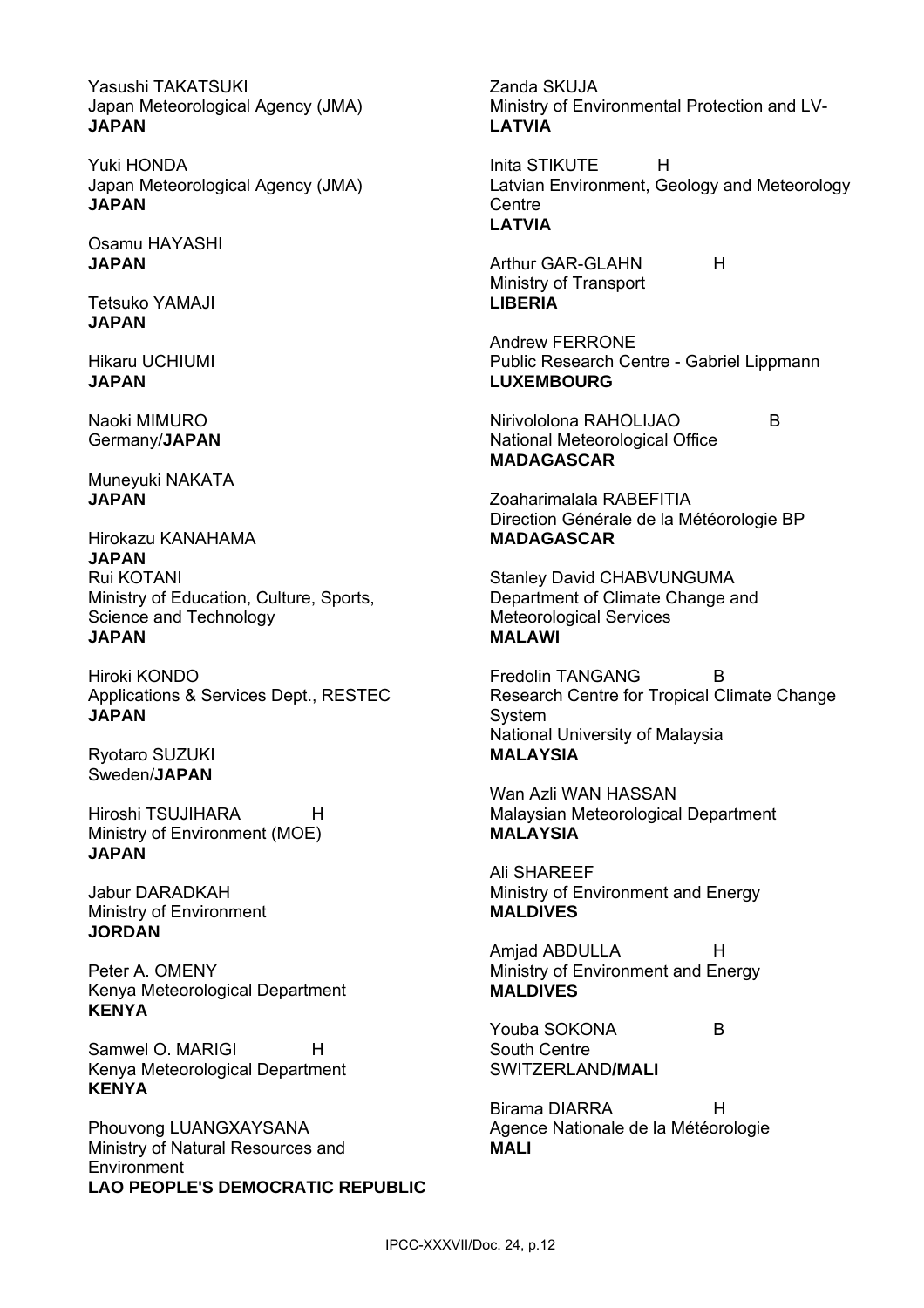Antonina IVANOVA-BONCHEVA B Autonomous University of Southern Baja California, Department of Economics **MEXICO**

Beatriz CARDENAS National Institute of Ecology and Climate Change (INECC) **MEXICO**

Damdin DAGVADORJ H Ministry of Environment **MONGOLIA** 

Abdalah MOKSSIT B Direction de la Météorologie Nationale **MOROCCO** 

Ye Ye NYEIN Office No.(5), Ministry of Transport, Department of Meteorology and Hydrology, **MYANMAR** 

Arthur PETERSEN PBL Netherlands Environmental Assessment **Agency NETHERLANDS** 

Ronald FLIPPHI Ministry of Infrastructure and the Environment **NETHERLANDS** 

Roald VERHOEFF Radboud University, Institute for Science Innovation & Society **NETHERLANDS** 

Vera VAN BERLO Radboud University **NETHERLANDS** 

Bram BREGMAN H Royal Netherlands Meteorological Institute **NETHERLANDS** 

David WRATT B NIWA **NEW ZEALAND** 

Dan ZWARTZ Ministry for the Environment **NEW ZEALAND** 

Helen PLUME H Ministry for the Environment **NEW ZEALAND** 

Ole-Kristian KVISSEL Norwegian Environment Agency **NORWAY** 

Anna VON STRENG VELKEN Norwegian Environment Agency **NORWAY** 

Philip MORTESEN Norwegian Environment Agency **NORWAY** 

Vigdis VESTRENG Norwegian Environment Agency **NORWAY** 

Øyvind CHRISTOPHERSEN H Norwegian Environement Agency **NORWAY** 

Anne CHAPUIS Norwegian Environment Agency **NORWAY**

Casilda SAAVEDRA Technological University **PANAMA** 

Eduardo CALVO B UNMSM **PERU** 

Romulo ACURIO Ministry of Foreign Affairs **PERU** 

Edna JUANILLO PAGASA, Science Garden Complex **PHILIPPINES** 

Flaviana HILARIO PAGASA, Science Garden Complex **PHILIPPINES** 

Jasper INVENTOR **PHILIPPINES** 

Vicente Paolo YU South Centre SWITZERLAND**/ PHILIPPINES** 

Saad AL-HITMI Ministry of Environment **QATAR**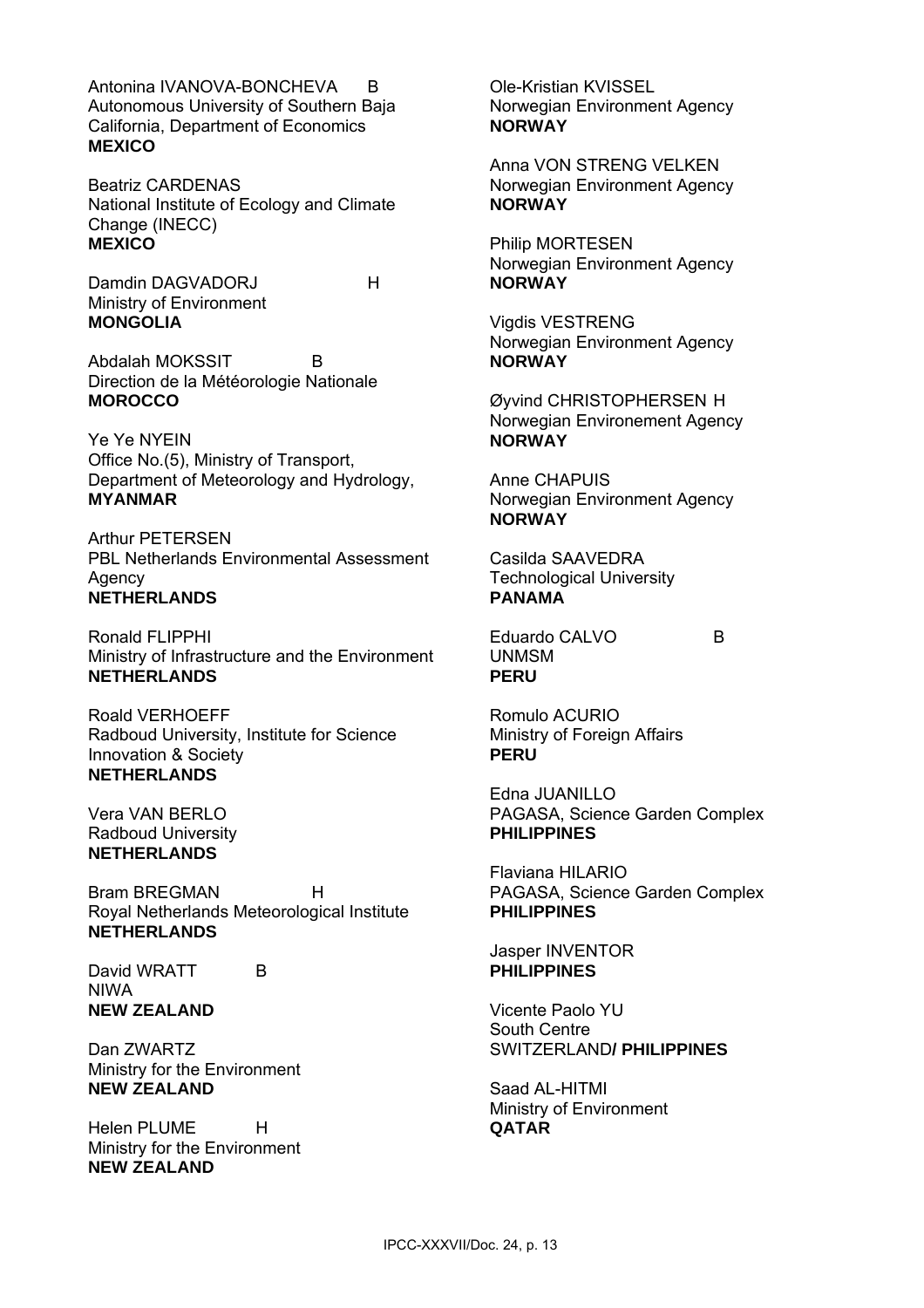Hoesung LEE B Keinung University, College Environment **REPUBLIC OF KOREA** 

Seung kyun PARK Korea Meteorological Administration **REPUBLIC OF KOREA** 

Won-Tae KWON Korea Meteorological Administration **REPUBLIC OF KOREA** 

Hae Young LEE Korea Meteorological Administration **REPUBLIC OF KOREA** 

Ggochinim BAK Ministry of Foreign Affairs **REPUBLIC OF KOREA** 

In-Seong HAN National Fisheries Research & Development **REPUBLIC OF KOREA** 

Young-Eun NA Rural Development Administration **REPUBLIC OF KOREA** 

Suil KANG Gwangju Institute of Science and Technology **REPUBLIC OF KOREA**

Kwangwoo CHO Korea Environment Institute **REPUBLIC OF KOREA**

Sung Hwan SON Embassy of Rep. Of Korea SWEDEN/**REPUBLIC OF KOREA**

Jong-Sik LEE National Academy of Agricultural Science **REPUBLIC OF KOREA** 

Sergey SEMENOV B Institute of Global Climate and Ecology **RUSSIAN FEDERATION** 

Anna GLADILSHCHIKOVA Institute of Global Climate and Ecology **RUSSIAN FEDERATION** 

Victor BLINOV Hydrometeorology and Environmental Monistoring **RUSSIAN FEDERATION** 

Tatiana DMITRIEVA Hydrometeorology and Environmental **Monistoring RUSSIAN FEDERATION** 

Vladimir ROMANOV Embassy of Russia SWEDEN/**RUSSIAN FEDERATION** 

Eustace Crispin D'AUVERGNE Sustainable Development & Environment Division Ministry of Sustainable Developmnt, Energy, Science and Technology **SAINT LUCIA** 

João Vicente DOMINGOS LIMA H Instituto Nacional de Meteorologia **SAO TOME AND PRINCIPE** 

Taha ZATARI B Designated National Authority for CDM **SAUDI ARABIA** 

Faisal AL ZAWAD Presidency of Meteorology and Environment **SAUDI ARABIA** 

Sarah BAASHAN Ministry of Petroleum and Mineral Resources **SAUDI ARABIA** 

Abdullah TAWLAH Ministry of Petroleum and Mineral Resources **SAUDI ARABIA** 

Ayman SHASLY Ministry of Petroleum and Mineral Resources **SAUDI ARABIA** 

Fahad ALMANSOURI Ministry of Foreign Affairs **SAUDI ARABIA** 

Khalid ABULEIF H Ministry of Petroleum and Mineral Resources **SAUDI ARABIA** 

Cherif DIOP H ANACIM **SENEGAL** 

Danica SPASOVA Hydrometeorological Service **SERBIA**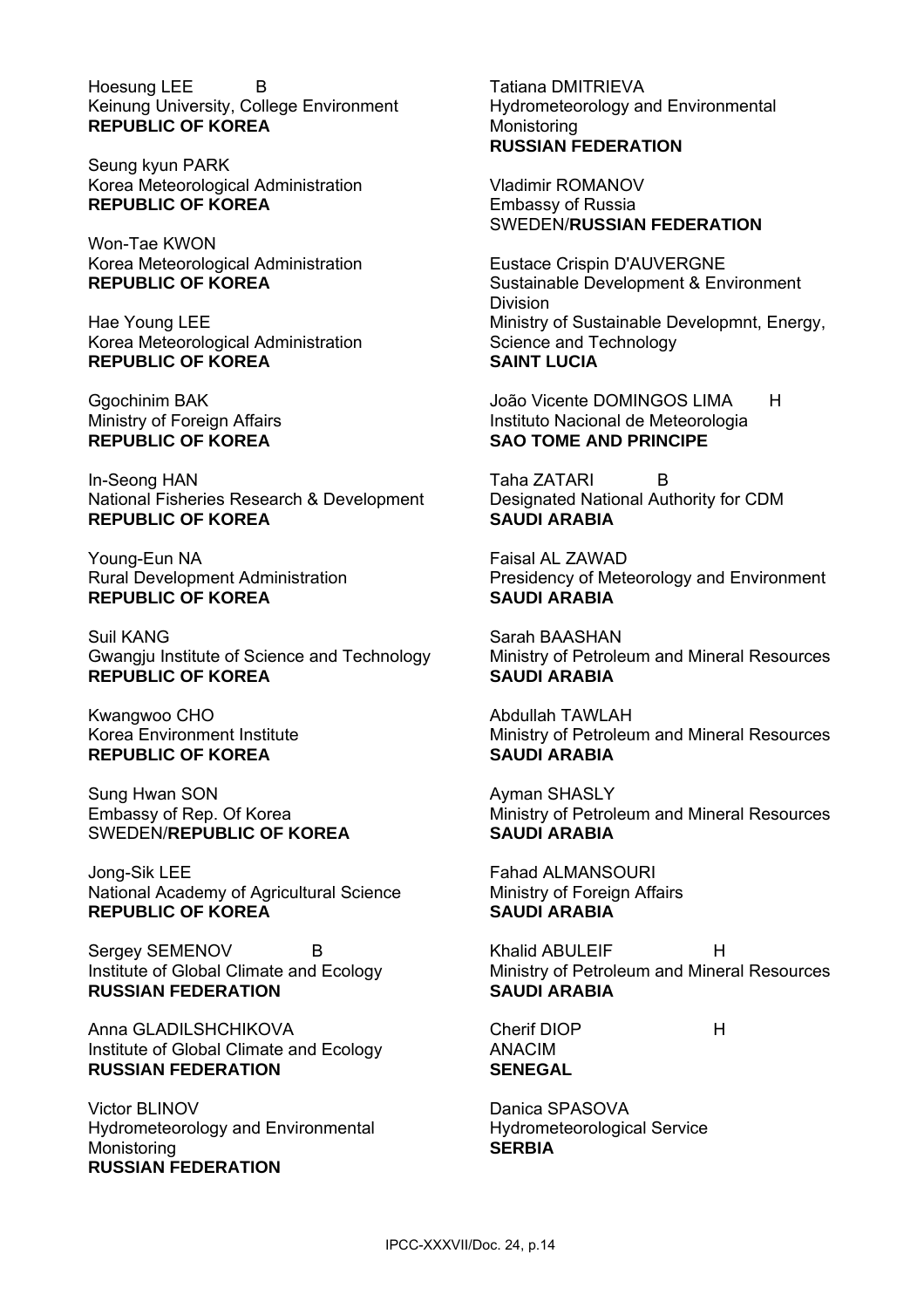Will AGRICOLE **H** Ministry of Environment and Botanical Garden **SEYCHELLES** 

YiXuan WONG National Environment Agency **SINGAPORE** 

Tony NG National Environment Agency **SINGAPORE** 

Andrej KRANJC H Ministry of Agriculture and Environment **SLOVENIA** 

Rabelani TSHIKALANKE Department of Environmental Affairs **SOUTH AFRICA** 

Maesela John KEKANA Department of Environmental Affairs **SOUTH AFRICA** 

Deborah RAMALOPE Department of Environmental Affairs **SOUTH AFRICA** 

Shonisani MUNZHEDZI Department of Environmental Affairs **SOUTH AFRICA** 

José Manuel MORENO B Universidad de Castilla la Mancha **SPAIN** 

M. Yolanda LUNA RICO Agencia Estatal de Meteorología ( AEMET) **SPAIN** 

José Ramón PICATOSTE H RUGGERONI **SPAIN** 

Lalith CHANDRAPALA Department of Meteorology **SRI LANKA** 

Ismail A. EL GIZOULI B Higher Council for Environment & Natural **Resources SUDAN** 

Elsayed Dirman KAFI Sudan Meteorological Authority **SUDAN** 

Emmanuel DLAMINI H Ministry of Tourism and Environmental Affairs **SWAZILAND** 

Henning RODHE Stockholm University, Meteorologicla institute **SWEDEN** 

Erik KJELLSTRÖM Swedish Meteorological and Hydrological Institute, **SWEDEN** 

Lars WESTERMARK NV **SWEDEN** 

Marianne LILLIESKÖLD H Swedish Environmental Protection Agency **SWEDEN** 

Thomas STOCKER B University of Bern **SWITZERLAND** 

Christof APPENZELLER **MeteoSwiss SWITZERLAND** 

Fischlin ANDREAS

ETH Zurich Systems Ecology - Institute of Integrative Biology **SWITZERLAND** 

José ROMERO H Federal Office for the Environment (FOEN) International Affairs Division **SWITZERLAND** 

Nasimjon RAJABOV State Administration for Hydrometeorology **TAJIKISTAN** 

Ladislaus CHANG'A Tanzania Meteorological Agency **TANZANIA** 

Natthanich ASVAPOOSITKUL Office of Natural Resources and Environmental Policy and Planning **THAILAND**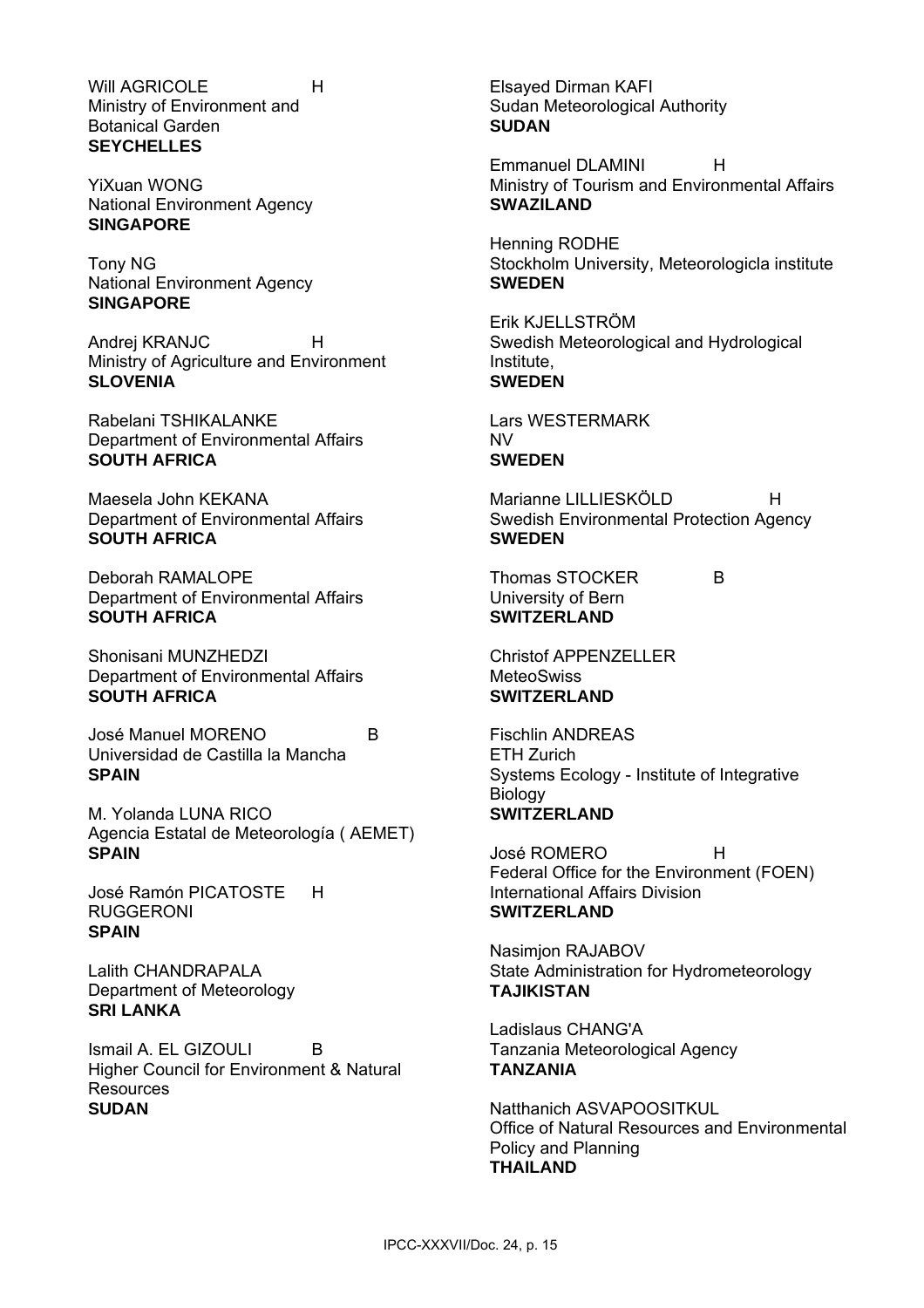## Wasinee WANNASIRI **THAILAND**

Awadi Abi EGBARE Météorologie Nationale **TOGO** 

Kenneth KERR Meteorological Services **TRINIDAD AND TOBAGO**

Amel AKREMI H Ministry of Infrastructure and Environment **TUNISIA** 

Murat TURKES Affiliated Faculty at the Department of Statistics Middle East Technical University (METU) **TURKEY** 

James MAGEZI-AKIIKI Department of Meteorology **UGANDA** 

Paul FREEMAN Department of Energy and Climate Change **UK** 

Cathy JOHNSON Department of Energy and Climate Change **UK** 

Tyrone DUNBAR Department of Energy and Climate Change **UK** 

David WARRILOW H Department of Energy and Climate Change **UK** 

Krakovska SVITLANA Ukrainian Hydrometeorological Institute **UKRAINE** 

Chris FIELD B Carnegie Institution for Science **USA** 

Phil DUFFY White House Office of Science and Technology Policy **USA** 

David REIDMILLER Department of State **USA** 

Mike KUPERBERG Department t of Energy **USA** 

Tom ARMSTRONG White House Office of Science and Technology **Policy USA** 

Trigg TALLEY H U.S. Department of State, OES/EGC **USA** 

Tom KARL
H National Oceanic and Atmospheric Administration (NOAA) **USA** 

Sergey MYAGKOV Scientific Research Hydrometeorological Institute (NIGMI) **UZBEKISTAN** 

Carlos MENDEZ IVIC- Centro de Ecologia **VENEZUELA**

Isabel Teresa DI CARLO QUERO Multilateral Affairs & Integration Office in the Ministry of Peopleś Power for Foreign Affairs **VENEZUELA** 

Thang NGUYEN VAN Ministry of Natural Resources and Enviornment **VIETNAM** 

Francis YAMBA B Centre for Energy and Environment **ZAMBIA** 

Colin GATSI Climate Change Office **ZIMBABWE**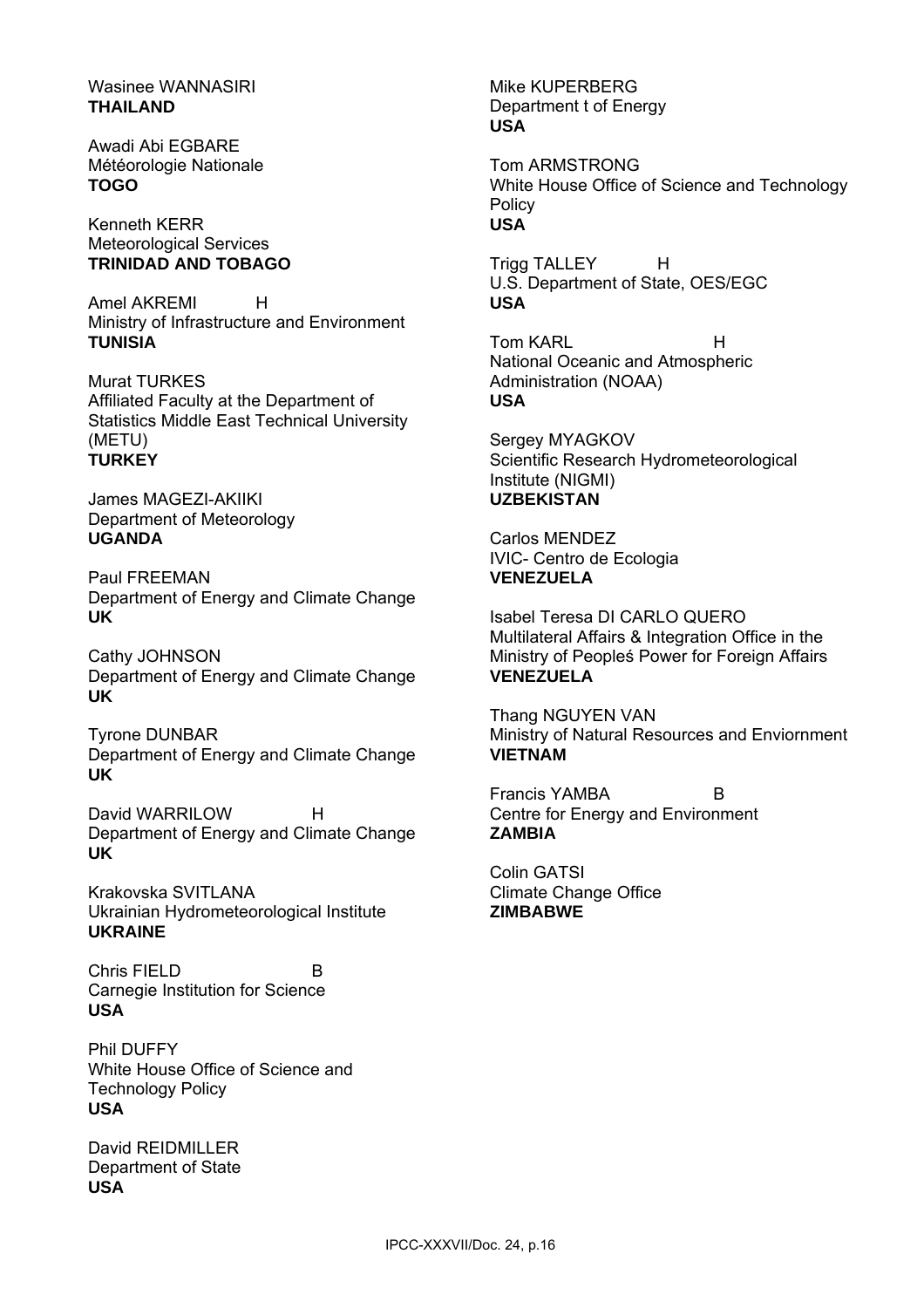### **ORGANIZATIONS**

Ria VOORHAAR **CAN Europe**  Germany

Christian TERIETE **CAN Europe** UK

Svante LUNDQUIST **CAN Europe** Sweden

Hunter CUTTING **CAN Europe**  USA

David KIHLBERG **CAN Europe**  Sweden

Vanessa BULKACZ **CAN Europe** Belgium

Timothy GORE **CAN Europe**  USA

Arvid SOLHEIM **CAN Europe**  Norway

Reinhold PAPE **CAN Europe**  Sweden

Petter LYDÉN **CAN Europe**  Sweden

Jens Mattias Kofoed CLAUSEN **CAN Europe** Denmark

Manfred TREBER **CAN Europe Germany** 

Joseph MWENDA **CAN Europe**  Kenya

Åke Tore Stefan HENNINGSSON **CAN Europe** Sweden

Masako KONISHI **CAN Europe** Japan

Stephan SINGER **CAN Europe**  Belgium

Mattias DE WOUL **CAN Europe** Sweden

Karin Lovisa HAGBERG **CAN Europe** Sweden

Barbara EVAEUS **CAN Europe** Sweden

Mandy Jean WOODS **CAN Europe** South Africa

Andrea TILCHE **European Commission** Belgium

Anastasios KENTARCHOS **European Commission** Belgium

Jolene COOK **European Commission** Belgium

Stephanie TUNMORE **Greenpeace**  UK

Kaisa KOSONEN **Greenpeace** Finland

Martina KRUGER **Greenpeace** Sweden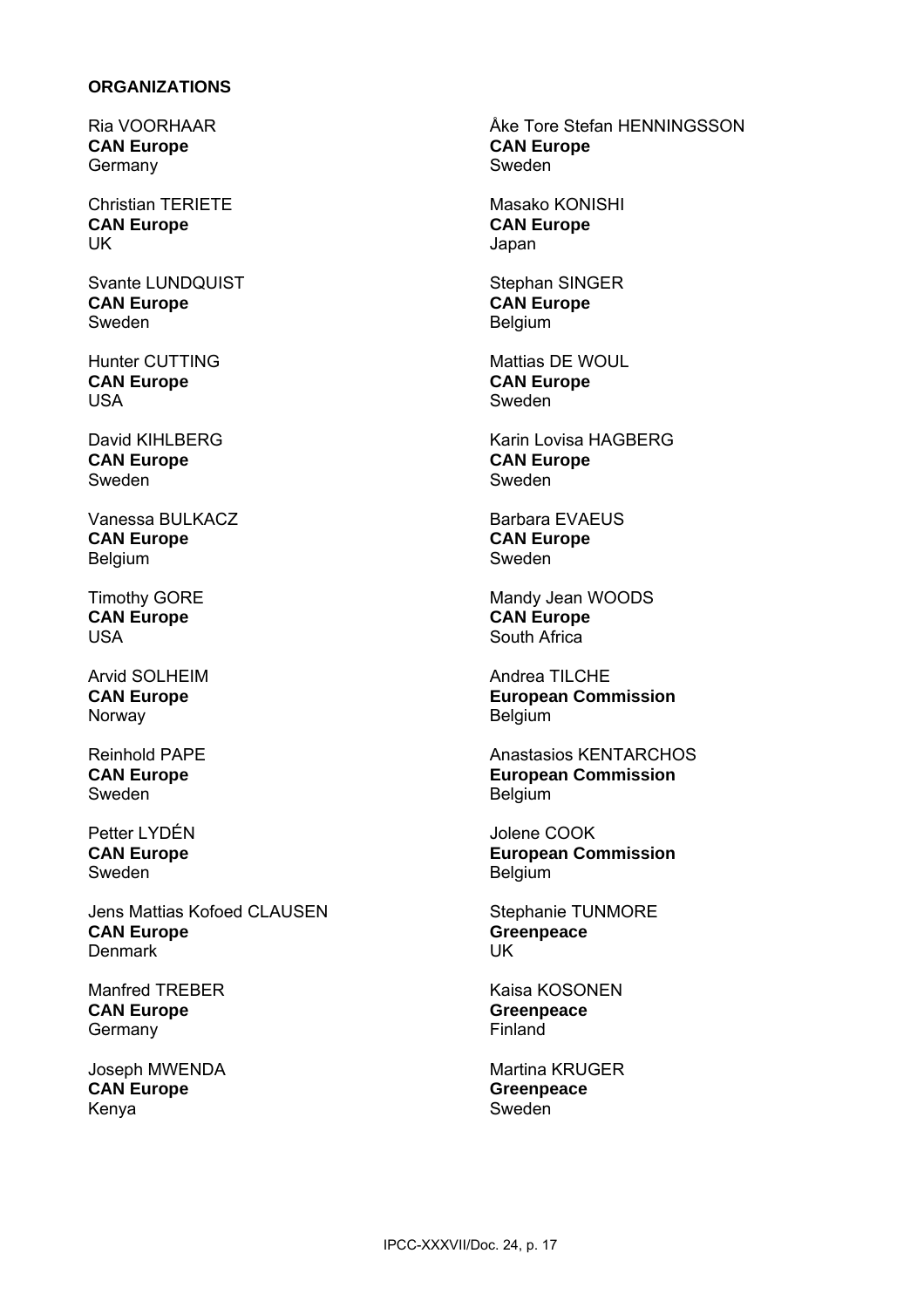Emma PETTERSSON **Greenpeace** Sweden

Jesper LIVEROD **Greenpeace** Sweden

Karen SMYTH **IGBP**  Sweden

Sybil SEITZINGER **IGBP** Sweden

Paula ALVARADO **IFRC**  Sweden

Amy DAHAN **IHDP**  France

Haroon KHESHGI **IPIECA**  USA

William LANDUYT **IPIECA** USA

Adrian SIMMONS **GCOS**  UK

Mohammad TAEB **OPEC**  Austria

Mxoisi SHONGWE **SEI**  Sweden

Richard KLEIN **SEI** Sweden

Meenakshi RAMAN **Third World Network Switzerland** 

Wenjie DONG **Third World Network** China

Sha FU **Third World Network** China

Yi CHEN **Third World Network** China

Tabaré ARROYO CURRÁS **WWF** Mexico

Iulian Florin VLADU **UNFCCC**  Germany

Halldor THORGEIRSSON **UNFCCC**  Germany

Volodymyr DEMKINE **UNEP**  Kenya

Michel JARRAUD **WMO Switzerland** 

Jeremiah LENGOASA **WMO Switzerland** 

Claire NULLIS **WMO Switzerland** 

Michael WILLIAMS **WMO Switzerland** 

## **LEAD AUTHORS**

Lisa ALEXANDER CCRC AUSTRALIA

Nathaniel Lee BINDOFF IMAS University of Tasmania AUSTRALIA

Olivier BOUCHER UPMC FRANCE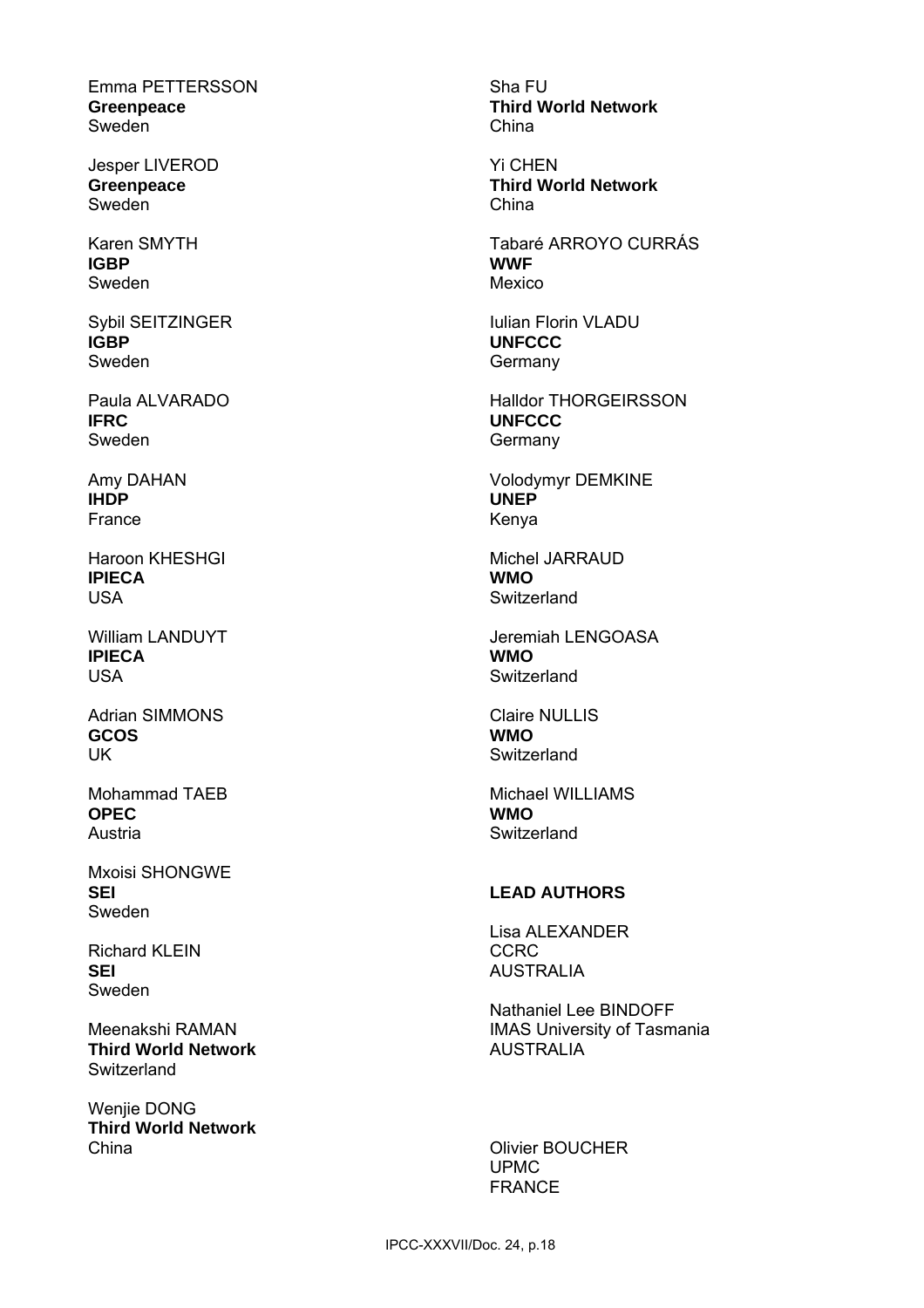Francois-Marie BREON CEA/DSM/LSCE FRANCE

Don CHAMBERS University of South Florida, College of Marine **Science** USA

Jens CHRISTENSEN Danish Meteorological Institute DENMARK

John CHURCH CSIRO AUSTRALIA

PHILIPPE CIAIS CEA/UVSQ FRANCE

Peter CLARK College of Earth, Ocean and Atmospheric **Sciences** Oregon State University USA

Matthew COLLINS Sylvan Cottage UK

Josefino COMISO Cryospheric Sciences Laboratorey, USA

Ulrich CUBASCH Institut für Meteorologie Freie Universität Berlin GERMANY

Gregory FLATO Canadian Centre for Climate Modelling and Analysis Environment Canada **CANADA** 

Piers FORSTER School of Earth and Environment University of Leeds UK

Pierre FRIEDLINGSTEIN University of Exeter UK

Jan FUGLESTVEDT CICERO NORWAY

Nathan GILLETT CCCma, Environment Canada CANADA

Jonathan GREGORY University of Reading UK

Dennis HARTMANN Department of Atmospheric Sciences University of Washington, USA

Gabriele HEGERL **GeoSciences** University of Edinburgh UK

Gregory JOHNSON NOAA/PMEL USA

KRISHNA KUMAR KANIKICHARLA Iindian Institute of Tropical Meteorology INDIA

Georg KASER Institute for Meteorology and Geophysics AUSTRIA

Vladimir KATTSOV RUSSIAN FEDERATION

Albert KLEIN TANK KNMI NETHERLANDS

Reto KNUTTI ETH Zurich **SWITZERLAND** 

Corinne LE QUÉRÉ UK

Jochem MAROTZKE Max-Planck-Institut für Meteorologie **GERMANY** 

Valérie MASSON-DELMOTTE LSCE FRANCE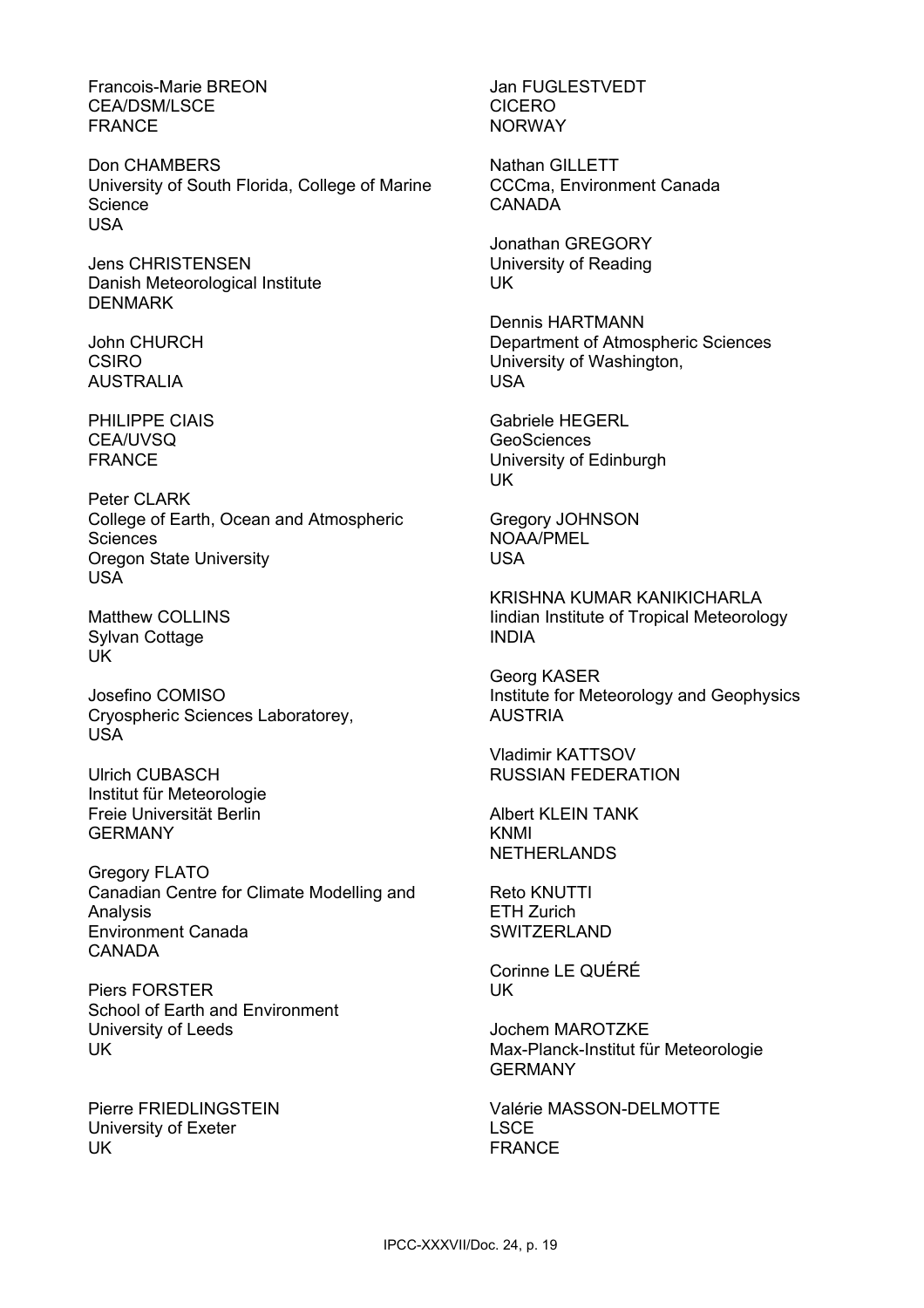Gerald MEEHL National Center for Atmospheric Research USA

Gunnar MYHRE NORWAY

Timothy OSBORN Climatic Research Unit University of East Anglia UK

Antony PAYNE School of Geographical Sciences University of Bristol UK

Scott POWER AUSTRALIA

Michael PRATHER Earth System Science Dept, UC Irvine USA

David RANDALL Colorado State University USA

Monika RHEIN GERMANY

Stephen RINTOUL CSIRO Marine and Atmospheric Research AUSTRALIA

Matilde RUSTICUCCI DCAO - University of Buenos Aires ARGENTINA

Christopher SABINE USA

Michael SCHULZ MARUM, Univ. Bremen GERMANY

Drew SHINDELL NASA GISS USA

Peter STOTT Met Office UK

Rowan SUTTON National Centre for Atmospheric Science Department of Meteorology, University of Reading UK

Peter THORNE NORWAY

David VAUGHAN British Antarctic Survey UK

Donald WUEBBLES Department of Atmospheric Sciences University of Illinois USA

Shang-Ping XIE Scripps Institution of Oceanography, UCSD USA

## **TECHNICAL SUPPORT UNIT**

Pauline MIDGLEY **Head, IPCC WGI Technical Support Unit, Switzerland** 

Melinda TIGNOR **IPCC WGI Technical Support Unit Switzerland** 

Simon ALLEN **IPCC WGI Technical Support Unit Switzerland** 

Vincent BEX **IPCC WGI Technical Support Unit Switzerland** 

Judith BOSCHUNG **IPCC WGI Technical Support Unit Switzerland** 

Alex NAUELS **IPCC WGI Technical Support Unit**, **Switzerland** 

Gian-Kasper PLATTNER **IPCC WGI Technical Support Unit**, **Switzerland** 

Yu XIA **IPCC WGI Technical Support Unit**, China/ Switzerland